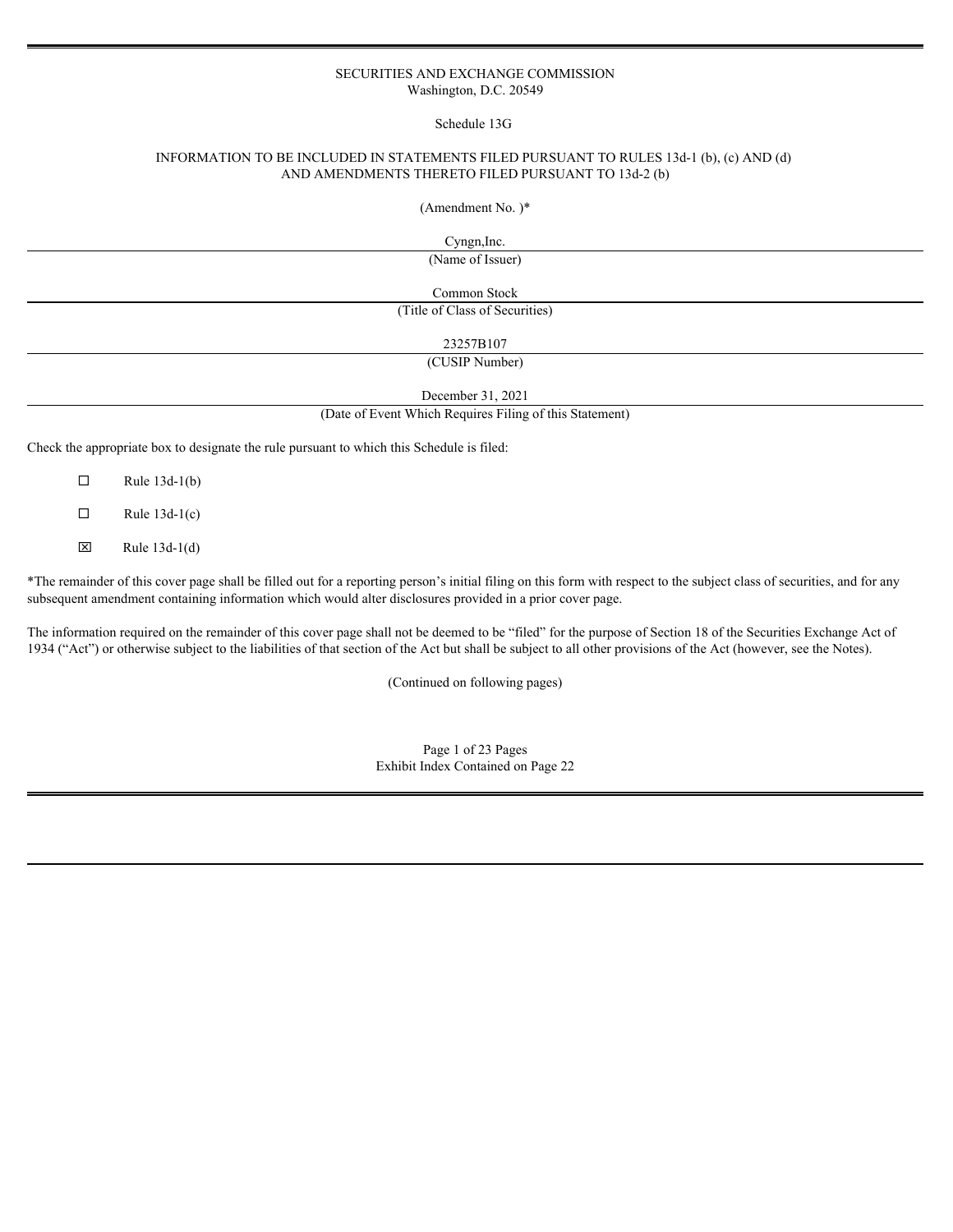| $\mathbf{1}$                                                                                                          |                | NAME OF REPORTING PERSON<br>Benchmark Capital Partners VI, L.P. ("BCP VI")                                                                                                                                                                                                                                                                                                                                                                                                                                                                             |                            |
|-----------------------------------------------------------------------------------------------------------------------|----------------|--------------------------------------------------------------------------------------------------------------------------------------------------------------------------------------------------------------------------------------------------------------------------------------------------------------------------------------------------------------------------------------------------------------------------------------------------------------------------------------------------------------------------------------------------------|----------------------------|
| 2                                                                                                                     |                | CHECK THE APPROPRIATE BOX IF A MEMBER OF A GROUP*                                                                                                                                                                                                                                                                                                                                                                                                                                                                                                      | (a) $\Box$ (b) $\boxtimes$ |
| $\mathfrak{Z}$<br><b>SEC USE ONLY</b>                                                                                 |                |                                                                                                                                                                                                                                                                                                                                                                                                                                                                                                                                                        |                            |
| $\overline{4}$<br>Delaware                                                                                            |                | CITIZENSHIP OR PLACE OF ORGANIZATION                                                                                                                                                                                                                                                                                                                                                                                                                                                                                                                   |                            |
| <b>NUMBER OF</b><br><b>SHARES</b><br><b>BENEFICIALLY</b><br><b>OWNED BY EACH</b><br><b>REPORTING</b><br><b>PERSON</b> | 5 <sup>5</sup> | <b>SOLE VOTING POWER</b><br>239,529 shares, except that Benchmark Capital Management Co. VI, L.L.C. ("BCMC VI"), the general partner of BCP VI,<br>may be deemed to have sole power to vote these shares, and Alexandre Balkanski ("Balkanski"), Matthew R. Cohler<br>("Cohler"), Bruce W. Dunlevie ("Dunlevie"), Peter Fenton ("Fenton"), J. William Gurley ("Gurley"), Kevin R. Harvey<br>("Harvey"), Robert C. Kagle ("Kagle") and Mitchell H. Lasky ("Lasky"), the members of BCMC VI, may be deemed to<br>have shared power to vote these shares. |                            |
| <b>WITH</b>                                                                                                           | 6              | <b>SHARED VOTING POWER</b><br>See response to row 5.                                                                                                                                                                                                                                                                                                                                                                                                                                                                                                   |                            |
|                                                                                                                       |                | <b>SOLE DISPOSITIVE POWER</b><br>239,529 shares, except that BCMC VI, the general partner of BCP VI, may be deemed to have sole power to dispose of<br>these shares, and Balkanski, Cohler, Dunlevie, Fenton, Gurley, Harvey, Kagle and Lasky, the members of BCMC VI, may<br>be deemed to have shared power to dispose of these shares.                                                                                                                                                                                                               |                            |
|                                                                                                                       | 8              | SHARED DISPOSITIVE POWER<br>See response to row 7.                                                                                                                                                                                                                                                                                                                                                                                                                                                                                                     |                            |
| 9                                                                                                                     |                | AGGREGATE AMOUNT BENEFICIALLY OWNED BY EACH REPORTING PERSON                                                                                                                                                                                                                                                                                                                                                                                                                                                                                           | 239,529                    |
| 10                                                                                                                    |                | CHECK BOX IF THE AGGREGATE AMOUNT IN ROW (9) EXCLUDES CERTAIN SHARES                                                                                                                                                                                                                                                                                                                                                                                                                                                                                   | □                          |
| 11                                                                                                                    |                | PERCENT OF CLASS REPRESENTED BY AMOUNT IN ROW 9                                                                                                                                                                                                                                                                                                                                                                                                                                                                                                        | $0.9\%$                    |
| 12<br><b>TYPE OF REPORTING PERSON</b>                                                                                 |                |                                                                                                                                                                                                                                                                                                                                                                                                                                                                                                                                                        | PN                         |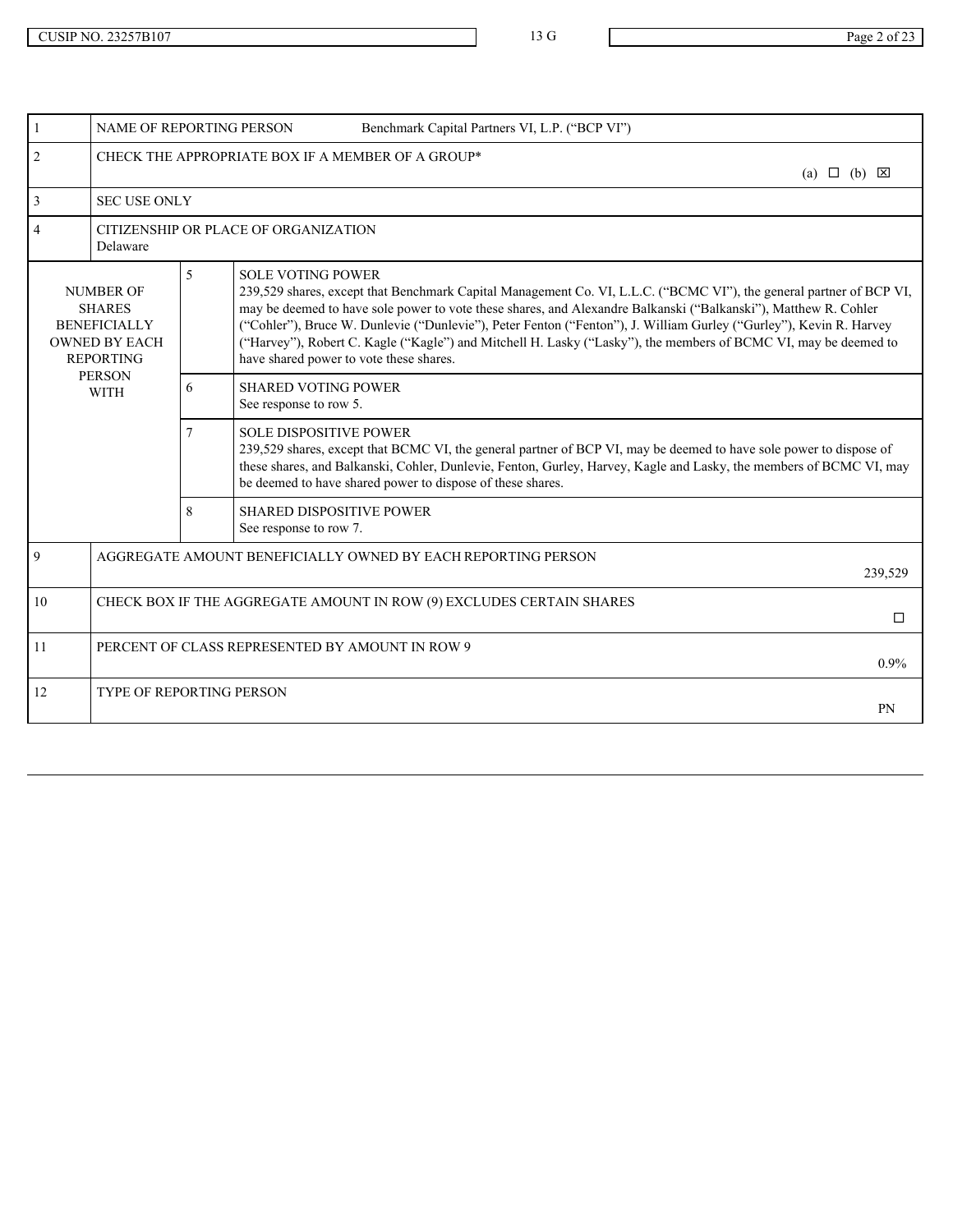|    | NAME OF REPORTING PERSON                                                       |                                      | Benchmark Founders' Fund VI, L.P. ("BFF VI")                                                                                                                                                                                                                                                                                            |         |
|----|--------------------------------------------------------------------------------|--------------------------------------|-----------------------------------------------------------------------------------------------------------------------------------------------------------------------------------------------------------------------------------------------------------------------------------------------------------------------------------------|---------|
| 2  |                                                                                |                                      | CHECK THE APPROPRIATE BOX IF A MEMBER OF A GROUP*<br>(a) $\Box$ (b) $\boxtimes$                                                                                                                                                                                                                                                         |         |
|    | <b>SEC USE ONLY</b>                                                            |                                      |                                                                                                                                                                                                                                                                                                                                         |         |
|    | Delaware                                                                       | CITIZENSHIP OR PLACE OF ORGANIZATION |                                                                                                                                                                                                                                                                                                                                         |         |
|    | <b>NUMBER OF</b><br><b>SHARES</b><br><b>BENEFICIALLY</b>                       | 5                                    | <b>SOLE VOTING POWER</b><br>14,980 shares, except that BCMC VI, the general partner of BFF VI, may be deemed to have sole power to vote these<br>shares, and Balkanski, Cohler, Dunlevie, Fenton, Gurley, Harvey, Kagle and Lasky, the members of BCMC VI, may be<br>deemed to have shared power to vote these shares.                  |         |
|    | <b>OWNED BY EACH</b><br><b>REPORTING</b><br><b>PERSON</b>                      | 6                                    | <b>SHARED VOTING POWER</b><br>See response to row 5.                                                                                                                                                                                                                                                                                    |         |
|    | <b>WITH</b>                                                                    | $\tau$                               | <b>SOLE DISPOSITIVE POWER</b><br>14,980 shares, except that BCMC VI, the general partner of BFF VI, may be deemed to have sole power to dispose of these<br>shares, and Balkanski, Cohler, Dunlevie, Fenton, Gurley, Harvey, Kagle and Lasky, the members of BCMC VI, may be<br>deemed to have shared power to dispose of these shares. |         |
|    |                                                                                | 8                                    | SHARED DISPOSITIVE POWER<br>See response to row 7.                                                                                                                                                                                                                                                                                      |         |
| 9  | AGGREGATE AMOUNT BENEFICIALLY OWNED BY EACH REPORTING PERSON                   |                                      |                                                                                                                                                                                                                                                                                                                                         | 14,980  |
| 10 | CHECK BOX IF THE AGGREGATE AMOUNT IN ROW (9) EXCLUDES CERTAIN SHARES<br>$\Box$ |                                      |                                                                                                                                                                                                                                                                                                                                         |         |
| 11 | PERCENT OF CLASS REPRESENTED BY AMOUNT IN ROW 9                                |                                      |                                                                                                                                                                                                                                                                                                                                         | $0.1\%$ |
| 12 |                                                                                | TYPE OF REPORTING PERSON             |                                                                                                                                                                                                                                                                                                                                         |         |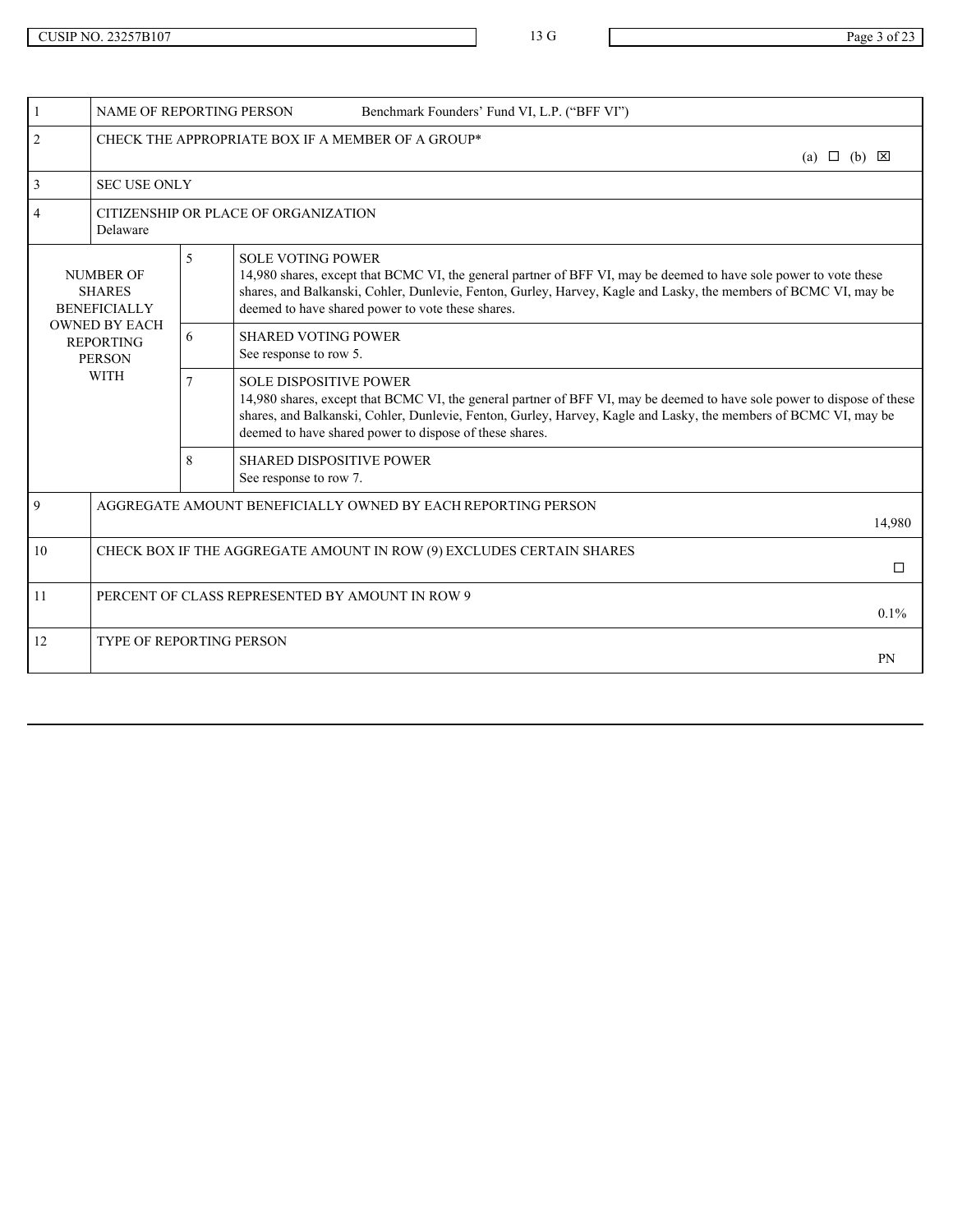|    | <b>NAME OF REPORTING PERSON</b>                                                |                                      | Benchmark Founders' Fund VI-B, L.P. ("BFF VI-B")                                                                                                                                                                                                                                                                                         |  |
|----|--------------------------------------------------------------------------------|--------------------------------------|------------------------------------------------------------------------------------------------------------------------------------------------------------------------------------------------------------------------------------------------------------------------------------------------------------------------------------------|--|
| 2  |                                                                                |                                      | CHECK THE APPROPRIATE BOX IF A MEMBER OF A GROUP*<br>(a) $\Box$ (b) $\boxtimes$                                                                                                                                                                                                                                                          |  |
|    |                                                                                | <b>SEC USE ONLY</b>                  |                                                                                                                                                                                                                                                                                                                                          |  |
|    | Delaware                                                                       | CITIZENSHIP OR PLACE OF ORGANIZATION |                                                                                                                                                                                                                                                                                                                                          |  |
|    | <b>NUMBER OF</b><br><b>SHARES</b><br><b>BENEFICIALLY</b>                       | 5                                    | <b>SOLE VOTING POWER</b><br>9,832 shares, except that BCMC VI, the general partner of BFF VI-B, may be deemed to have sole power to vote these<br>shares, and Balkanski, Cohler, Dunlevie, Fenton, Gurley, Harvey, Kagle and Lasky, the members of BCMC VI, may be<br>deemed to have shared power to vote these shares.                  |  |
|    | <b>OWNED BY EACH</b><br><b>REPORTING</b><br><b>PERSON</b>                      | 6                                    | <b>SHARED VOTING POWER</b><br>See response to row 5.                                                                                                                                                                                                                                                                                     |  |
|    | <b>WITH</b>                                                                    | $7^{\circ}$                          | <b>SOLE DISPOSITIVE POWER</b><br>9,832 shares, except that BCMC VI, the general partner of BFF VI-B, may be deemed to have sole power to dispose of these<br>shares, and Balkanski, Cohler, Dunlevie, Fenton, Gurley, Harvey, Kagle and Lasky, the members of BCMC VI, may be<br>deemed to have shared power to dispose of these shares. |  |
|    |                                                                                | 8                                    | <b>SHARED DISPOSITIVE POWER</b><br>See response to row 7.                                                                                                                                                                                                                                                                                |  |
| 9  | AGGREGATE AMOUNT BENEFICIALLY OWNED BY EACH REPORTING PERSON<br>9,832          |                                      |                                                                                                                                                                                                                                                                                                                                          |  |
| 10 | CHECK BOX IF THE AGGREGATE AMOUNT IN ROW (9) EXCLUDES CERTAIN SHARES<br>$\Box$ |                                      |                                                                                                                                                                                                                                                                                                                                          |  |
| 11 | PERCENT OF CLASS REPRESENTED BY AMOUNT IN ROW 9<br>$0.0\%$                     |                                      |                                                                                                                                                                                                                                                                                                                                          |  |
| 12 |                                                                                | TYPE OF REPORTING PERSON             |                                                                                                                                                                                                                                                                                                                                          |  |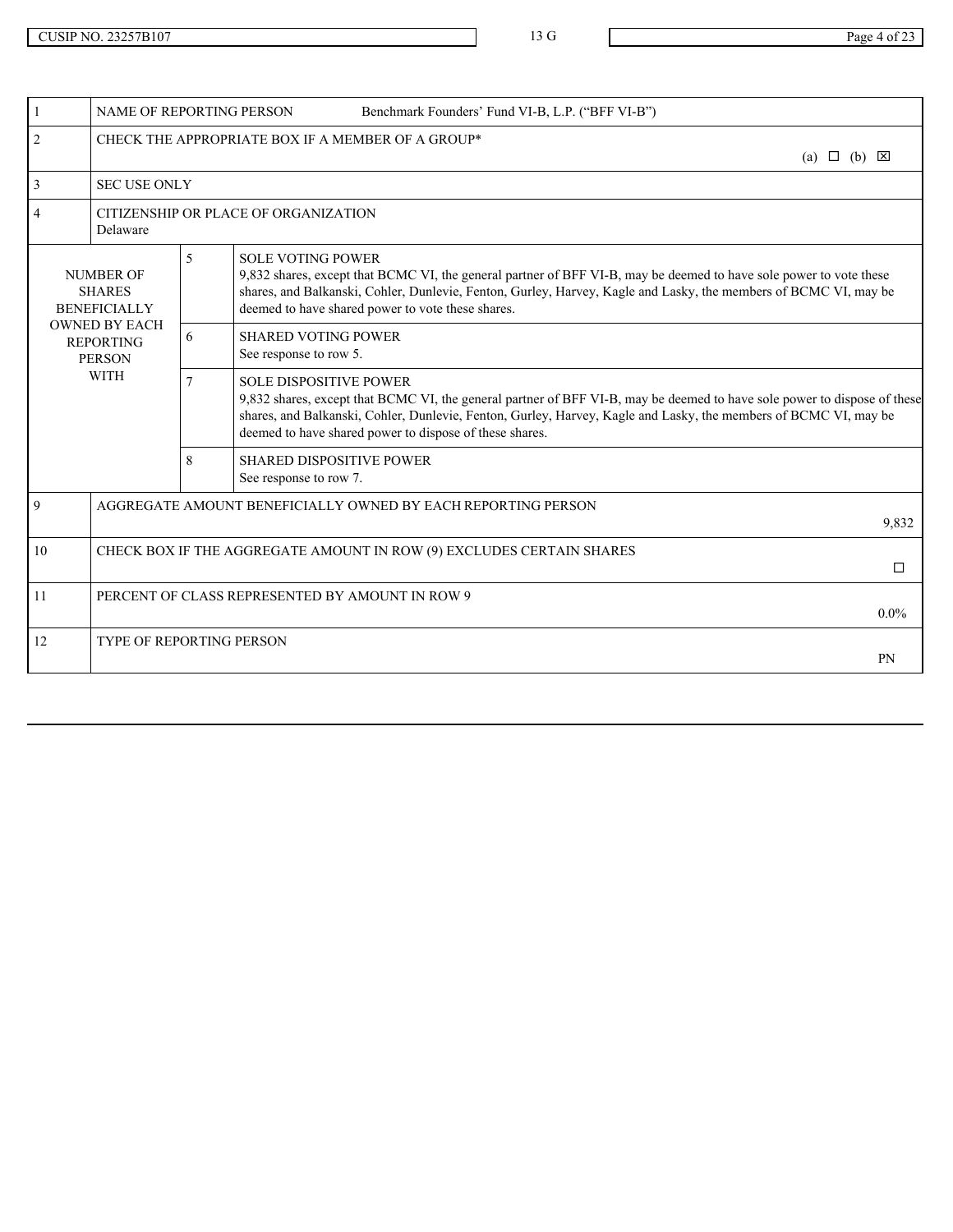| NAME OF REPORTING PERSON                                                                             |                | Benchmark Capital Management Co. VI, L.L.C.                                                                                                                                                                                                                                                                                                                                                                                                                                                                                                                              |                            |
|------------------------------------------------------------------------------------------------------|----------------|--------------------------------------------------------------------------------------------------------------------------------------------------------------------------------------------------------------------------------------------------------------------------------------------------------------------------------------------------------------------------------------------------------------------------------------------------------------------------------------------------------------------------------------------------------------------------|----------------------------|
| 2                                                                                                    |                | CHECK THE APPROPRIATE BOX IF A MEMBER OF A GROUP*                                                                                                                                                                                                                                                                                                                                                                                                                                                                                                                        | (a) $\Box$ (b) $\boxtimes$ |
| $\overline{3}$<br><b>SEC USE ONLY</b>                                                                |                |                                                                                                                                                                                                                                                                                                                                                                                                                                                                                                                                                                          |                            |
| $\overline{4}$<br>Delaware                                                                           |                | CITIZENSHIP OR PLACE OF ORGANIZATION                                                                                                                                                                                                                                                                                                                                                                                                                                                                                                                                     |                            |
| <b>NUMBER OF</b><br><b>SHARES</b><br><b>BENEFICIALLY</b><br><b>OWNED BY EACH</b><br><b>REPORTING</b> | $\mathfrak{S}$ | <b>SOLE VOTING POWER</b><br>290,162 shares, of which 239,529 are directly owned by BCP VI, 14,980 are directly owned by BFF VI, 9,832 are directly<br>owned by BFF VI-B and 25,821 are held in nominee form for the benefit of persons associated with BCMC VI. BCMC VI,<br>the general partner of BCP VI, BFF VI and BFF VI-B, may be deemed to have sole power to vote these shares, and<br>Balkanski, Cohler, Dunlevie, Fenton, Gurley, Harvey, Kagle and Lasky, the members of BCMC VI, may be deemed to have<br>shared power to vote these shares.                  |                            |
| PERSON<br><b>WITH</b>                                                                                | 6              | <b>SHARED VOTING POWER</b><br>See response to row 5.                                                                                                                                                                                                                                                                                                                                                                                                                                                                                                                     |                            |
|                                                                                                      |                | <b>SOLE DISPOSITIVE POWER</b><br>290,162 shares, of which 239,529 are directly owned by BCP VI, 14,980 are directly owned by BFF VI, 9,832 are directly<br>owned by BFF VI-B and 25,821 are held in nominee form for the benefit of persons associated with BCMC VI. BCMC VI,<br>the general partner of BCP VI, BFF VI and BFF VI-B, may be deemed to have sole power to dispose of these shares, and<br>Balkanski, Cohler, Dunlevie, Fenton, Gurley, Harvey, Kagle and Lasky, the members of BCMC VI, may be deemed to have<br>shared power to dispose of these shares. |                            |
|                                                                                                      | 8              | <b>SHARED DISPOSITIVE POWER</b><br>See response to row 7.                                                                                                                                                                                                                                                                                                                                                                                                                                                                                                                |                            |
| $\overline{9}$                                                                                       |                | AGGREGATE AMOUNT BENEFICIALLY OWNED BY EACH REPORTING PERSON                                                                                                                                                                                                                                                                                                                                                                                                                                                                                                             | 290,162                    |
| 10                                                                                                   |                | CHECK BOX IF THE AGGREGATE AMOUNT IN ROW (9) EXCLUDES CERTAIN SHARES                                                                                                                                                                                                                                                                                                                                                                                                                                                                                                     | □                          |
| 11                                                                                                   |                | PERCENT OF CLASS REPRESENTED BY AMOUNT IN ROW 9                                                                                                                                                                                                                                                                                                                                                                                                                                                                                                                          | $1.1\%$                    |
| 12<br><b>TYPE OF REPORTING PERSON</b>                                                                |                |                                                                                                                                                                                                                                                                                                                                                                                                                                                                                                                                                                          | 00 <sup>°</sup>            |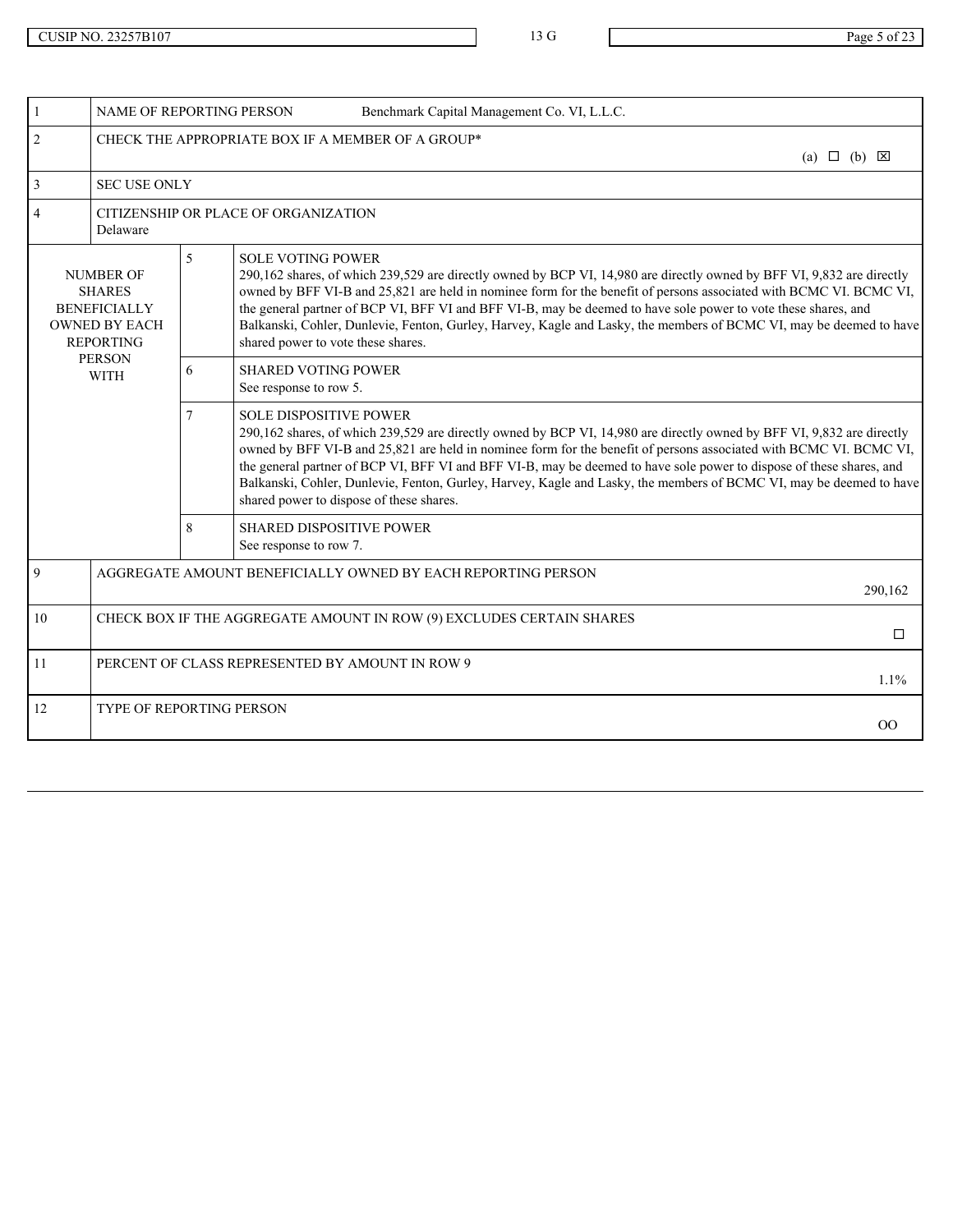|    |                                                                                | <b>NAME OF REPORTING PERSON</b><br>Benchmark Capital Partners VII, L.P. ("BCP VII") |                                                                                                                                                                                                                                                                                                                                                                        |  |
|----|--------------------------------------------------------------------------------|-------------------------------------------------------------------------------------|------------------------------------------------------------------------------------------------------------------------------------------------------------------------------------------------------------------------------------------------------------------------------------------------------------------------------------------------------------------------|--|
| 2  |                                                                                | CHECK THE APPROPRIATE BOX IF A MEMBER OF A GROUP*<br>(a) $\Box$ (b) $\boxtimes$     |                                                                                                                                                                                                                                                                                                                                                                        |  |
|    | <b>SEC USE ONLY</b>                                                            |                                                                                     |                                                                                                                                                                                                                                                                                                                                                                        |  |
|    | Delaware                                                                       | CITIZENSHIP OR PLACE OF ORGANIZATION                                                |                                                                                                                                                                                                                                                                                                                                                                        |  |
|    | <b>NUMBER OF</b><br><b>SHARES</b><br><b>BENEFICIALLY</b>                       | 5                                                                                   | <b>SOLE VOTING POWER</b><br>7,111,971 shares, except that Benchmark Capital Management Co. VII, L.L.C. ("BCMC VII"), the general partner of BCP<br>VII, may be deemed to have sole power to vote these shares, and Cohler, Dunlevie, Fenton, Gurley, Harvey and Lasky, the<br>members of BCMC VII, may be deemed to have shared power to vote these shares.            |  |
|    | <b>OWNED BY EACH</b><br><b>REPORTING</b><br><b>PERSON</b>                      | 6                                                                                   | <b>SHARED VOTING POWER</b><br>See response to row 5.                                                                                                                                                                                                                                                                                                                   |  |
|    | <b>WITH</b>                                                                    | $7^{\circ}$                                                                         | <b>SOLE DISPOSITIVE POWER</b><br>7,111,971 shares, except that Benchmark Capital Management Co. VII, L.L.C. ("BCMC VII"), the general partner of BCP<br>VII, may be deemed to have sole power to vote these shares, and Cohler, Dunlevie, Fenton, Gurley, Harvey and Lasky, the<br>members of BCMC VII, may be deemed to have shared power to dispose of these shares. |  |
|    |                                                                                | 8                                                                                   | <b>SHARED DISPOSITIVE POWER</b><br>See response to row 7.                                                                                                                                                                                                                                                                                                              |  |
| 9  | AGGREGATE AMOUNT BENEFICIALLY OWNED BY EACH REPORTING PERSON<br>7,111,971      |                                                                                     |                                                                                                                                                                                                                                                                                                                                                                        |  |
| 10 | CHECK BOX IF THE AGGREGATE AMOUNT IN ROW (9) EXCLUDES CERTAIN SHARES<br>$\Box$ |                                                                                     |                                                                                                                                                                                                                                                                                                                                                                        |  |
| 11 | PERCENT OF CLASS REPRESENTED BY AMOUNT IN ROW 9<br>26.9%                       |                                                                                     |                                                                                                                                                                                                                                                                                                                                                                        |  |
| 12 | TYPE OF REPORTING PERSON<br><b>PN</b>                                          |                                                                                     |                                                                                                                                                                                                                                                                                                                                                                        |  |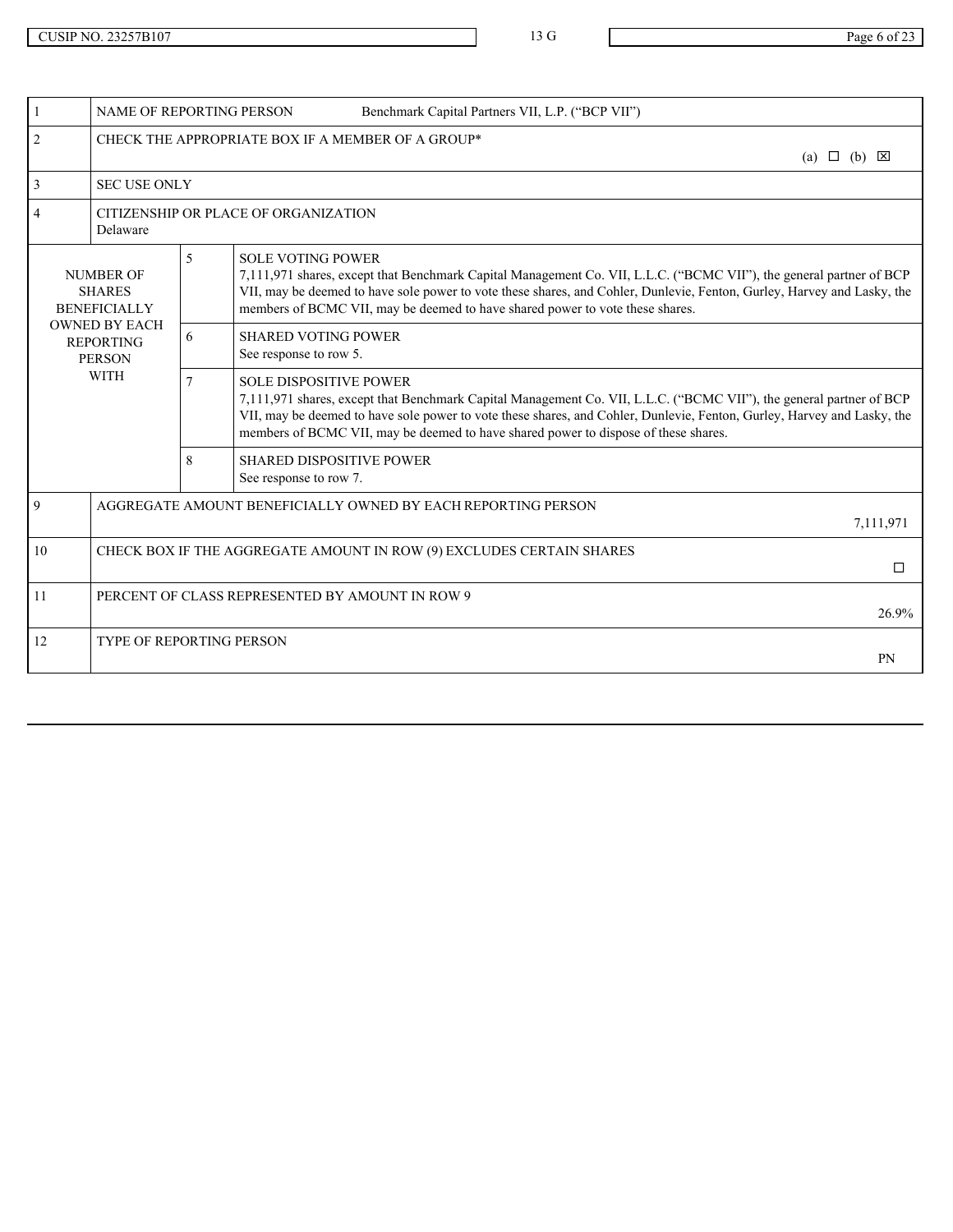|                                                           |                | NAME OF REPORTING PERSON<br>Benchmark Founders' Fund VII, L.P. ("BFF VII")                                                                                                                                                                                                                                          |                          |
|-----------------------------------------------------------|----------------|---------------------------------------------------------------------------------------------------------------------------------------------------------------------------------------------------------------------------------------------------------------------------------------------------------------------|--------------------------|
| $\overline{2}$                                            |                | CHECK THE APPROPRIATE BOX IF A MEMBER OF A GROUP*                                                                                                                                                                                                                                                                   | $(a) \Box (b) \boxtimes$ |
| <b>SEC USE ONLY</b><br>3                                  |                |                                                                                                                                                                                                                                                                                                                     |                          |
| $\overline{4}$<br>Delaware                                |                | CITIZENSHIP OR PLACE OF ORGANIZATION                                                                                                                                                                                                                                                                                |                          |
| <b>NUMBER OF</b><br><b>SHARES</b><br><b>BENEFICIALLY</b>  | 5 <sup>1</sup> | <b>SOLE VOTING POWER</b><br>789,847 shares, except that BCMC VII, the general partner of BFF VII, may be deemed to have sole power to vote these<br>shares, and Cohler, Dunlevie, Fenton, Gurley, Harvey and Lasky, the members of BCMC VII, may be deemed to have<br>shared power to vote these shares.            |                          |
| <b>OWNED BY EACH</b><br><b>REPORTING</b><br><b>PERSON</b> | 6              | <b>SHARED VOTING POWER</b><br>See response to row 5.                                                                                                                                                                                                                                                                |                          |
| <b>WITH</b>                                               | $\tau$         | <b>SOLE DISPOSITIVE POWER</b><br>789,847 shares, except that BCMC VII, the general partner of BFF VII, may be deemed to have sole power to vote these<br>shares, and Cohler, Dunlevie, Fenton, Gurley, Harvey and Lasky, the members of BCMC VII, may be deemed to have<br>shared power to dispose of these shares. |                          |
|                                                           | 8              | <b>SHARED DISPOSITIVE POWER</b><br>See response to row 7.                                                                                                                                                                                                                                                           |                          |
| 9                                                         |                | AGGREGATE AMOUNT BENEFICIALLY OWNED BY EACH REPORTING PERSON                                                                                                                                                                                                                                                        | 789,847                  |
| 10                                                        |                | CHECK BOX IF THE AGGREGATE AMOUNT IN ROW (9) EXCLUDES CERTAIN SHARES                                                                                                                                                                                                                                                | $\Box$                   |
| 11                                                        |                | PERCENT OF CLASS REPRESENTED BY AMOUNT IN ROW 9                                                                                                                                                                                                                                                                     | $3.0\%$                  |
| 12<br>TYPE OF REPORTING PERSON                            |                |                                                                                                                                                                                                                                                                                                                     | PN                       |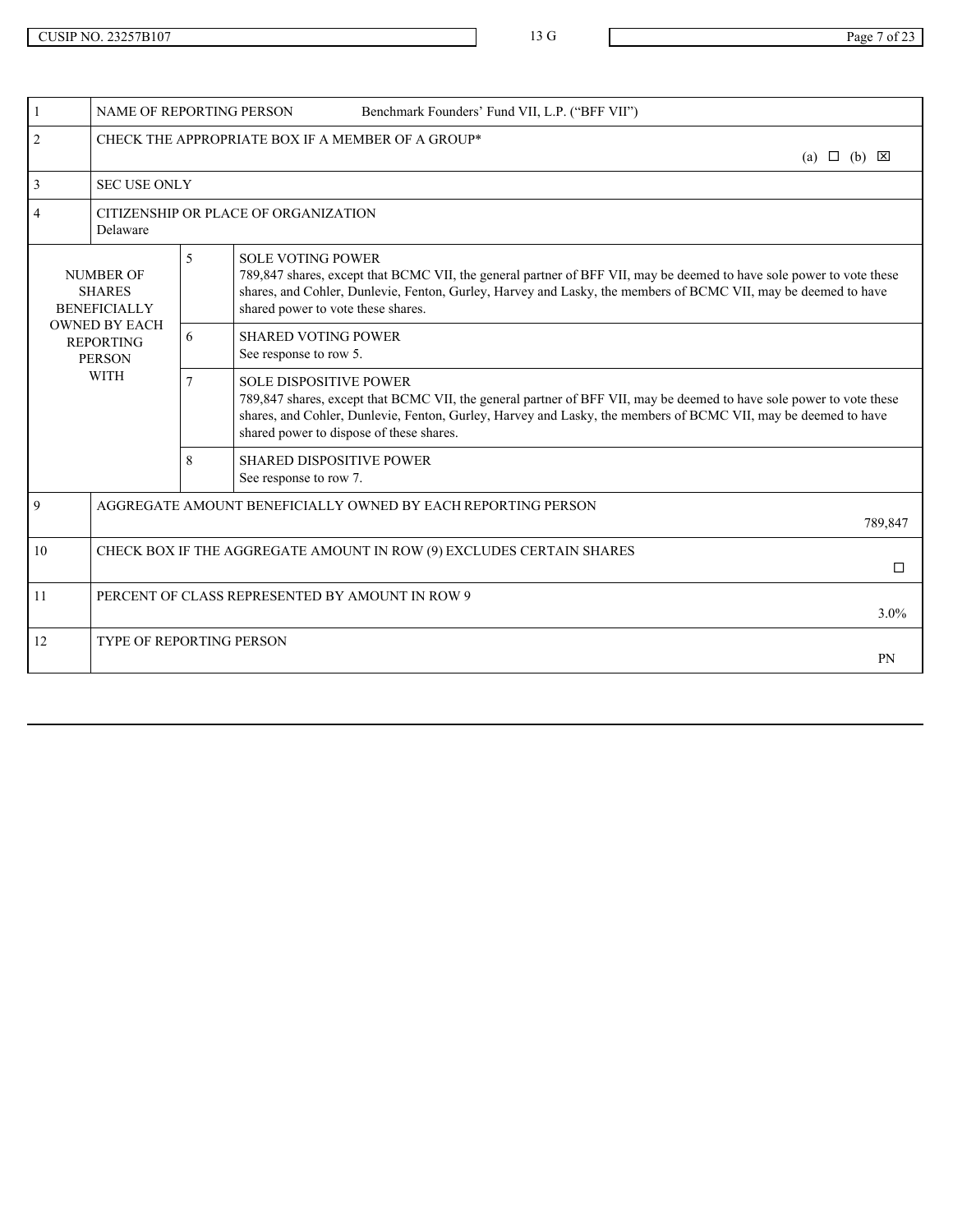| <b>NAME OF REPORTING PERSON</b>                           |                | Benchmark Founders' Fund VII-B, L.P. ("BFF VII-B")                                                                                                                                                                                                                                                                            |                            |
|-----------------------------------------------------------|----------------|-------------------------------------------------------------------------------------------------------------------------------------------------------------------------------------------------------------------------------------------------------------------------------------------------------------------------------|----------------------------|
| 2                                                         |                | CHECK THE APPROPRIATE BOX IF A MEMBER OF A GROUP*                                                                                                                                                                                                                                                                             | (a) $\Box$ (b) $\boxtimes$ |
| <b>SEC USE ONLY</b><br>$\mathcal{R}$                      |                |                                                                                                                                                                                                                                                                                                                               |                            |
| $\overline{4}$<br>Delaware                                |                | CITIZENSHIP OR PLACE OF ORGANIZATION                                                                                                                                                                                                                                                                                          |                            |
| <b>NUMBER OF</b><br><b>SHARES</b><br><b>BENEFICIALLY</b>  | 5 <sup>1</sup> | <b>SOLE VOTING POWER</b><br>1,046,807 shares, except that BCMC VII, the general partner of BFF VII-B, may be deemed to have sole power to vote<br>these shares, and Cohler, Dunlevie, Fenton, Gurley, Harvey and Lasky, the members of BCMC VII, may be deemed to have<br>shared power to vote these shares.                  |                            |
| <b>OWNED BY EACH</b><br><b>REPORTING</b><br><b>PERSON</b> | 6              | <b>SHARED VOTING POWER</b><br>See response to row 5.                                                                                                                                                                                                                                                                          |                            |
| <b>WITH</b>                                               | $\tau$         | <b>SOLE DISPOSITIVE POWER</b><br>1,046,807 shares, except that BCMC VII, the general partner of BFF VII-B, may be deemed to have sole power to dispose<br>of these shares, and Cohler, Dunlevie, Fenton, Gurley, Harvey and Lasky, the members of BCMC VII, may be deemed to<br>have shared power to dispose of these shares. |                            |
|                                                           | 8              | <b>SHARED DISPOSITIVE POWER</b><br>See response to row 7.                                                                                                                                                                                                                                                                     |                            |
| 9                                                         |                | AGGREGATE AMOUNT BENEFICIALLY OWNED BY EACH REPORTING PERSON                                                                                                                                                                                                                                                                  | 1,046,807                  |
| 10                                                        |                | CHECK BOX IF THE AGGREGATE AMOUNT IN ROW (9) EXCLUDES CERTAIN SHARES                                                                                                                                                                                                                                                          | $\Box$                     |
| 11                                                        |                | PERCENT OF CLASS REPRESENTED BY AMOUNT IN ROW 9                                                                                                                                                                                                                                                                               | $4.0\%$                    |
| 12<br>TYPE OF REPORTING PERSON                            |                |                                                                                                                                                                                                                                                                                                                               | PN                         |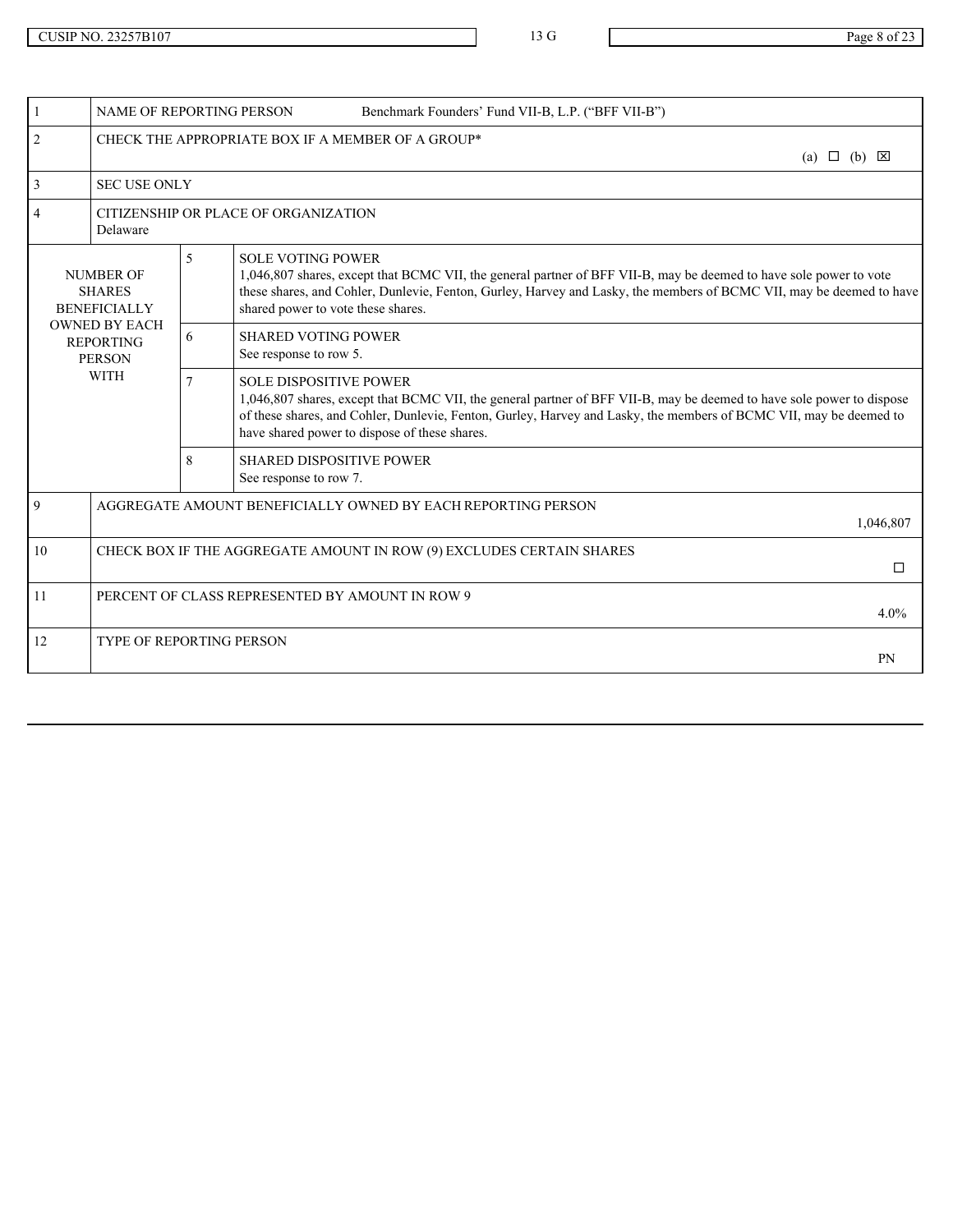|                                                                                  |                | <b>NAME OF REPORTING PERSON</b><br>Benchmark Capital Management Co. VII, L.L.C.                                                                                                                                                                                                                                                                                                                                                                                            |
|----------------------------------------------------------------------------------|----------------|----------------------------------------------------------------------------------------------------------------------------------------------------------------------------------------------------------------------------------------------------------------------------------------------------------------------------------------------------------------------------------------------------------------------------------------------------------------------------|
| 2                                                                                |                | CHECK THE APPROPRIATE BOX IF A MEMBER OF A GROUP*<br>(a) $\Box$ (b) $\boxtimes$                                                                                                                                                                                                                                                                                                                                                                                            |
| $\overline{3}$<br><b>SEC USE ONLY</b>                                            |                |                                                                                                                                                                                                                                                                                                                                                                                                                                                                            |
| Delaware                                                                         |                | CITIZENSHIP OR PLACE OF ORGANIZATION                                                                                                                                                                                                                                                                                                                                                                                                                                       |
| <b>NUMBER OF</b><br><b>SHARES</b><br><b>BENEFICIALLY</b><br><b>OWNED BY EACH</b> | $\mathfrak{S}$ | <b>SOLE VOTING POWER</b><br>8,948,625 shares, of which 7,111,971 are directly owned by BCP VII, 789,847 are directly owned by BFF VII and<br>1,046,807 are directly owned by BFF VII-B. BCMC VII, the general partner of BCP VII, BFF VII and BFF VII-B, may be<br>deemed to have sole power to vote these shares, and Cohler, Dunlevie, Fenton, Gurley, Harvey and Lasky, the members of<br>BCMC VII, may be deemed to have shared power to vote these shares.            |
| <b>REPORTING</b><br><b>PERSON</b><br><b>WITH</b>                                 | 6              | <b>SHARED VOTING POWER</b><br>See response to row 5.                                                                                                                                                                                                                                                                                                                                                                                                                       |
|                                                                                  | $\tau$         | <b>SOLE DISPOSITIVE POWER</b><br>8,948,625 shares, of which 7,111,971 are directly owned by BCP VII, 789,847 are directly owned by BFF VII and<br>1,046,807 are directly owned by BFF VII-B. BCMC VII, the general partner of BCP VII, BFF VII and BFF VII-B, may be<br>deemed to have sole power to vote these shares, and Cohler, Dunlevie, Fenton, Gurley, Harvey and Lasky, the members of<br>BCMC VII, may be deemed to have shared power to dispose of these shares. |
|                                                                                  | 8              | <b>SHARED DISPOSITIVE POWER</b><br>See response to row 7.                                                                                                                                                                                                                                                                                                                                                                                                                  |
| 9                                                                                |                | AGGREGATE AMOUNT BENEFICIALLY OWNED BY EACH REPORTING PERSON<br>8,948,625                                                                                                                                                                                                                                                                                                                                                                                                  |
| 10                                                                               |                | CHECK BOX IF THE AGGREGATE AMOUNT IN ROW (9) EXCLUDES CERTAIN SHARES<br>$\Box$                                                                                                                                                                                                                                                                                                                                                                                             |
| -11                                                                              |                | PERCENT OF CLASS REPRESENTED BY AMOUNT IN ROW 9<br>33.9%                                                                                                                                                                                                                                                                                                                                                                                                                   |
| 12<br>TYPE OF REPORTING PERSON                                                   |                | OO                                                                                                                                                                                                                                                                                                                                                                                                                                                                         |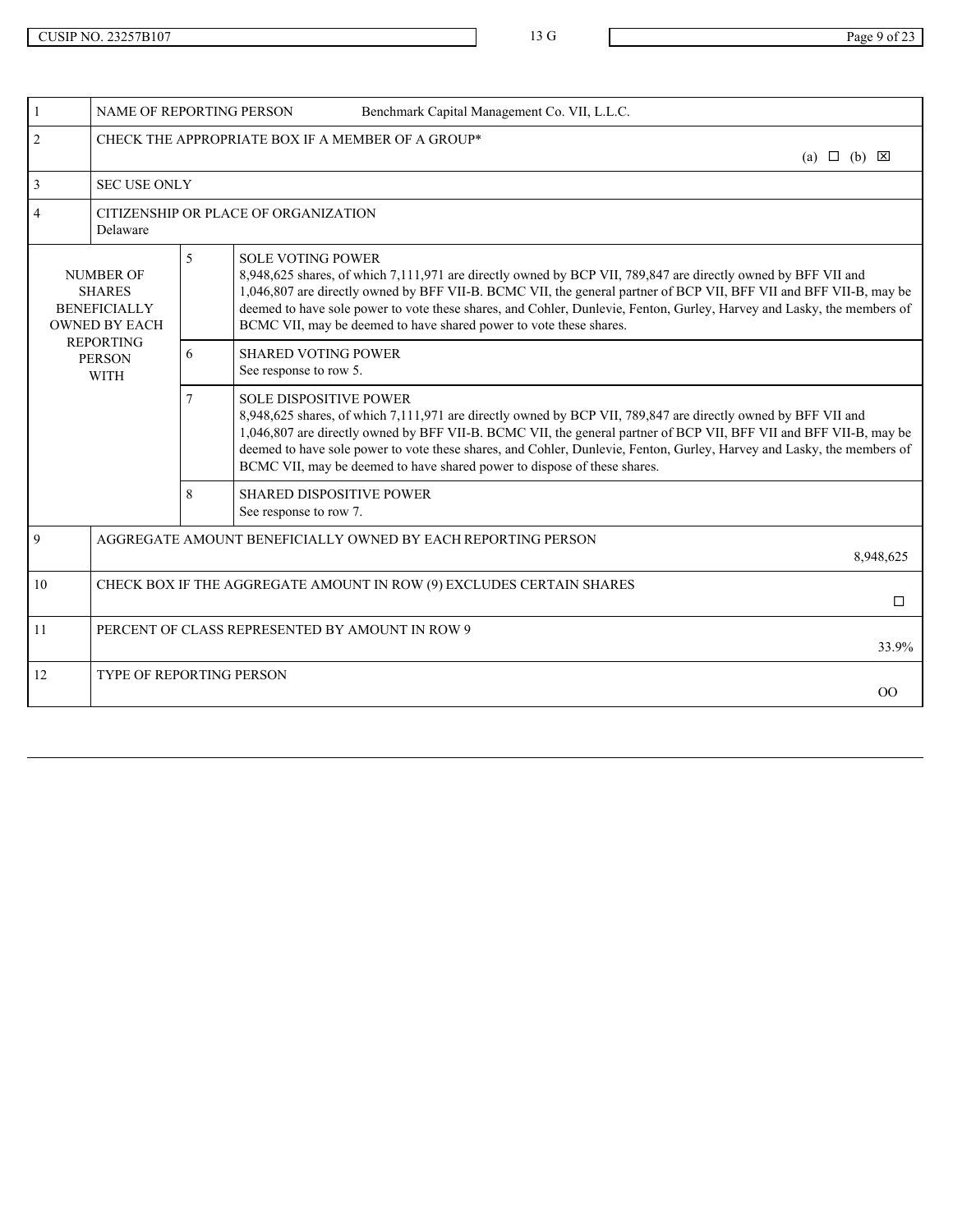|                | NAME OF REPORTING PERSON                                                                                         |                | Alexandre Balkanski                                                                                                                                                                                                                                                                                                                                                                                                                                                                      |
|----------------|------------------------------------------------------------------------------------------------------------------|----------------|------------------------------------------------------------------------------------------------------------------------------------------------------------------------------------------------------------------------------------------------------------------------------------------------------------------------------------------------------------------------------------------------------------------------------------------------------------------------------------------|
| $\overline{2}$ |                                                                                                                  |                | CHECK THE APPROPRIATE BOX IF A MEMBER OF A GROUP*<br>(a) $\Box$ (b) $\boxtimes$                                                                                                                                                                                                                                                                                                                                                                                                          |
| $\overline{3}$ | <b>SEC USE ONLY</b>                                                                                              |                |                                                                                                                                                                                                                                                                                                                                                                                                                                                                                          |
| $\overline{4}$ | U.S. Citizen                                                                                                     |                | CITIZENSHIP OR PLACE OF ORGANIZATION                                                                                                                                                                                                                                                                                                                                                                                                                                                     |
|                | NUMBER OF                                                                                                        | $\overline{5}$ | <b>SOLE VOTING POWER</b><br>0 shares                                                                                                                                                                                                                                                                                                                                                                                                                                                     |
|                | <b>SHARES</b><br><b>BENEFICIALLY</b><br><b>OWNED BY EACH</b><br><b>REPORTING</b><br><b>PERSON</b><br><b>WITH</b> | 6              | <b>SHARED VOTING POWER</b><br>290,162 shares, of which 239,529 are directly owned by BCP VI, 14,980 are directly owned by BFF VI, 9,832 are directly<br>owned by BFF VI-B and 25,821 are held in nominee form for the benefit of persons associated with BCMC VI. BCMC VI,<br>the general partner of BCP VI, BFF VI and BFF VI-B, may be deemed to have sole power to vote these shares, and<br>Balkanski, a member of BCMC VI, may be deemed to have shared power to vote these shares. |
|                |                                                                                                                  |                | <b>SOLE DISPOSITIVE POWER</b><br>0 shares                                                                                                                                                                                                                                                                                                                                                                                                                                                |
|                |                                                                                                                  | 8              | <b>SHARED DISPOSITIVE POWER</b><br>290,162 shares, of which 239,529 are directly owned by BCP VI, 14,980 are directly owned by BFF VI, 9,832 are directly<br>owned by BFF VI-B and 25,821 are held in nominee form for the benefit of persons associated with BCMC VI. BCMC VI,<br>the general partner of BCP VI, BFF VI and BFF VI-B, may be deemed to have sole power to vote these shares, and<br>Balkanski, a member of BCMC VI, may be deemed to have shared power to               |
| 9              | AGGREGATE AMOUNT BENEFICIALLY OWNED BY EACH REPORTING PERSON<br>290,162                                          |                |                                                                                                                                                                                                                                                                                                                                                                                                                                                                                          |
| 10             | CHECK BOX IF THE AGGREGATE AMOUNT IN ROW (9) EXCLUDES CERTAIN SHARES<br>$\Box$                                   |                |                                                                                                                                                                                                                                                                                                                                                                                                                                                                                          |
| 11             |                                                                                                                  |                | PERCENT OF CLASS REPRESENTED BY AMOUNT IN ROW 9<br>1.1%                                                                                                                                                                                                                                                                                                                                                                                                                                  |
| 12             | <b>TYPE OF REPORTING PERSON</b><br>IN                                                                            |                |                                                                                                                                                                                                                                                                                                                                                                                                                                                                                          |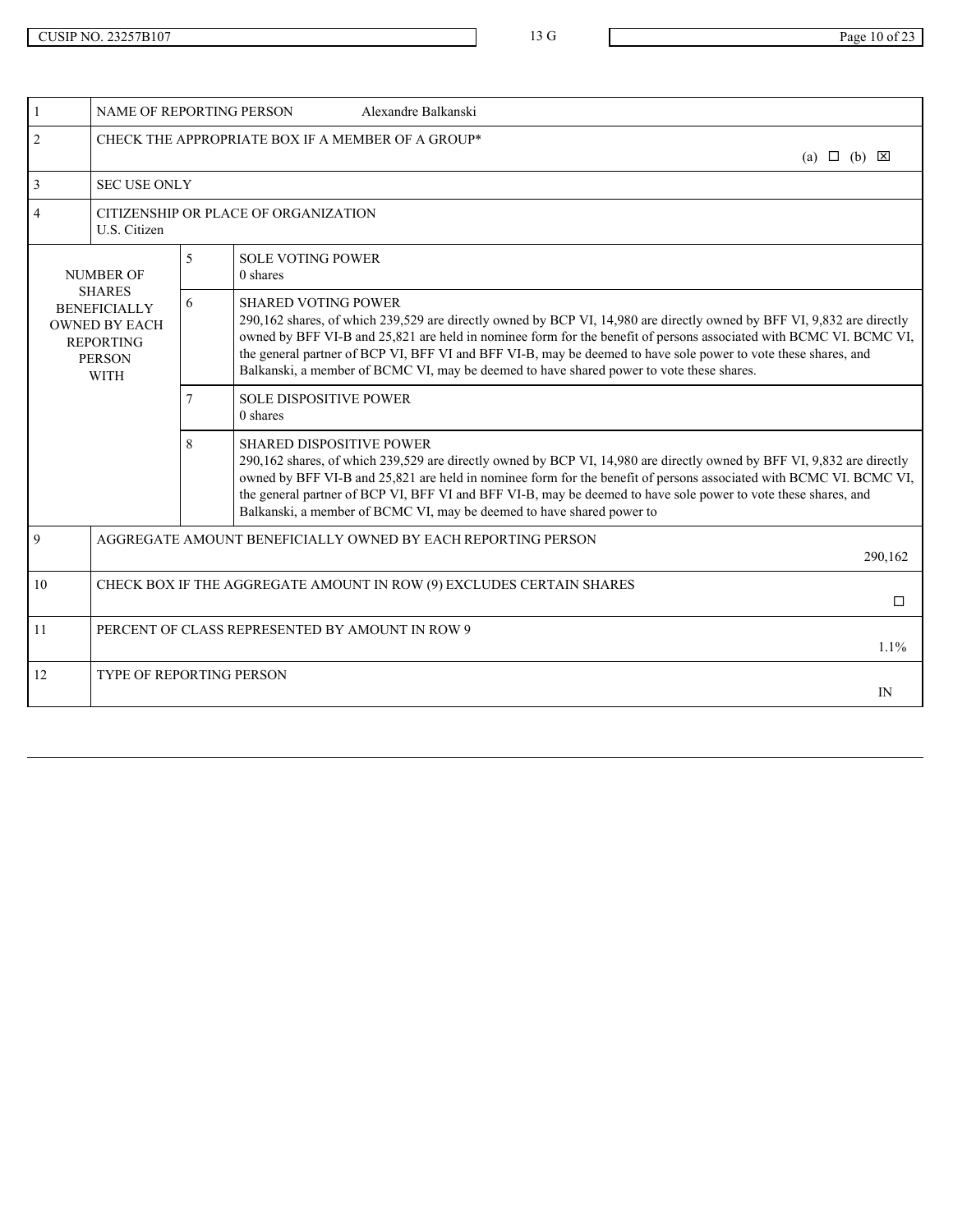|                                                                                                                  | NAME OF REPORTING PERSON                                                       |                | Matthew R. Cohler                                                                                                                                                                                                                                                                                                                                                                                                                                                                                                                                                                                                                                              |  |
|------------------------------------------------------------------------------------------------------------------|--------------------------------------------------------------------------------|----------------|----------------------------------------------------------------------------------------------------------------------------------------------------------------------------------------------------------------------------------------------------------------------------------------------------------------------------------------------------------------------------------------------------------------------------------------------------------------------------------------------------------------------------------------------------------------------------------------------------------------------------------------------------------------|--|
| $\overline{2}$                                                                                                   |                                                                                |                | CHECK THE APPROPRIATE BOX IF A MEMBER OF A GROUP*<br>(a) $\Box$ (b) $\boxtimes$                                                                                                                                                                                                                                                                                                                                                                                                                                                                                                                                                                                |  |
| $\overline{3}$                                                                                                   | <b>SEC USE ONLY</b>                                                            |                |                                                                                                                                                                                                                                                                                                                                                                                                                                                                                                                                                                                                                                                                |  |
| $\overline{4}$                                                                                                   | U.S. Citizen                                                                   |                | CITIZENSHIP OR PLACE OF ORGANIZATION                                                                                                                                                                                                                                                                                                                                                                                                                                                                                                                                                                                                                           |  |
|                                                                                                                  | <b>NUMBER OF</b>                                                               | 5 <sup>1</sup> | <b>SOLE VOTING POWER</b><br>0 shares                                                                                                                                                                                                                                                                                                                                                                                                                                                                                                                                                                                                                           |  |
| <b>SHARES</b><br><b>BENEFICIALLY</b><br><b>OWNED BY EACH</b><br><b>REPORTING</b><br><b>PERSON</b><br><b>WITH</b> |                                                                                | 6              | <b>SHARED VOTING POWER</b><br>9,238,787 shares, of which 239,529 are directly owned by BCP VI, 14,980 are directly owned by BFF VI, 9,832 are directly<br>owned by BFF VI-B, 25,821 are held in nominee form for the benefit of persons associated with BCMC VI, 7,111,971 are<br>directly owned by BCP VII, 789,847 are directly owned by BFF VII and 1,046,807 are directly owned by BFF VII-B.<br>BCMC VI is the general partner of BCP VI, BFF VI and BFF VI-B, and BCMC VII is the general partner of BCP VII, BFF<br>VII and BFF VII-B. Cohler, a member of BCMC VI and BCMC VII, may be deemed to have shared power to vote these<br>shares.            |  |
|                                                                                                                  |                                                                                |                | <b>SOLE DISPOSITIVE POWER</b><br>0 shares                                                                                                                                                                                                                                                                                                                                                                                                                                                                                                                                                                                                                      |  |
|                                                                                                                  |                                                                                | 8              | <b>SHARED DISPOSITIVE POWER</b><br>9,238,787 shares, of which 239,529 are directly owned by BCP VI, 14,980 are directly owned by BFF VI, 9,832 are directly<br>owned by BFF VI-B, 25,821 are held in nominee form for the benefit of persons associated with BCMC VI, 7,111,971 are<br>directly owned by BCP VII, 789,847 are directly owned by BFF VII and 1,046,807 are directly owned by BFF VII-B.<br>BCMC VI is the general partner of BCP VI, BFF VI and BFF VI-B, and BCMC VII is the general partner of BCP VII, BFF<br>VII and BFF VII-B. Cohler, a member of BCMC VI and BCMC VII, may be deemed to have shared power to dispose of<br>these shares. |  |
| $\overline{Q}$                                                                                                   |                                                                                |                | AGGREGATE AMOUNT BENEFICIALLY OWNED BY EACH REPORTING PERSON<br>9,238,787                                                                                                                                                                                                                                                                                                                                                                                                                                                                                                                                                                                      |  |
| 10                                                                                                               | CHECK BOX IF THE AGGREGATE AMOUNT IN ROW (9) EXCLUDES CERTAIN SHARES<br>$\Box$ |                |                                                                                                                                                                                                                                                                                                                                                                                                                                                                                                                                                                                                                                                                |  |
| 11                                                                                                               |                                                                                |                | PERCENT OF CLASS REPRESENTED BY AMOUNT IN ROW 9<br>35.0%                                                                                                                                                                                                                                                                                                                                                                                                                                                                                                                                                                                                       |  |
| 12                                                                                                               | TYPE OF REPORTING PERSON                                                       |                | IN                                                                                                                                                                                                                                                                                                                                                                                                                                                                                                                                                                                                                                                             |  |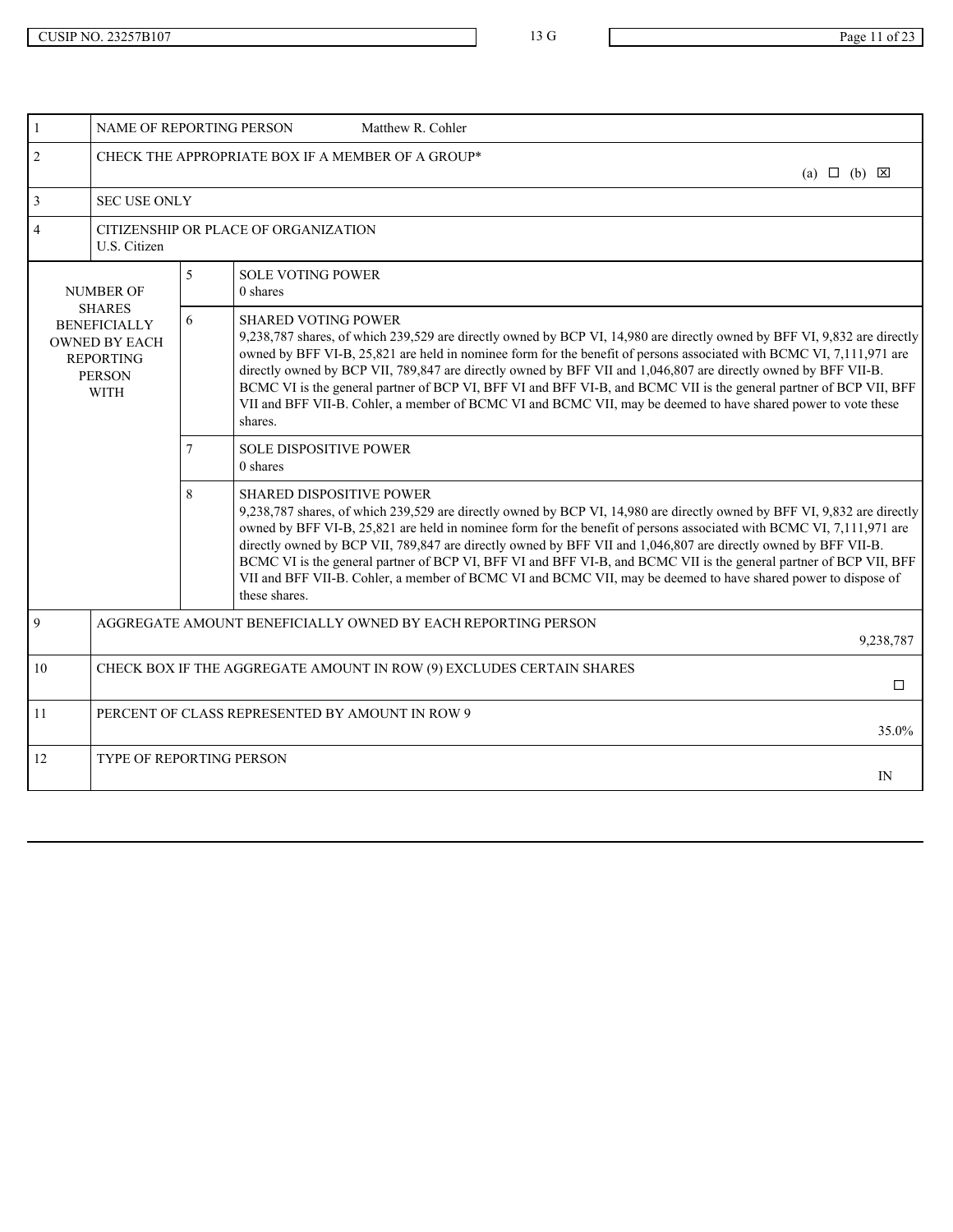| $\mathbf{1}$                                                                                              | NAME OF REPORTING PERSON<br>Bruce W. Dunlevie                                                                                                                                                                                                                                                                                                                                                                                                                                                                                                                                                                                                                         |
|-----------------------------------------------------------------------------------------------------------|-----------------------------------------------------------------------------------------------------------------------------------------------------------------------------------------------------------------------------------------------------------------------------------------------------------------------------------------------------------------------------------------------------------------------------------------------------------------------------------------------------------------------------------------------------------------------------------------------------------------------------------------------------------------------|
| 2                                                                                                         | CHECK THE APPROPRIATE BOX IF A MEMBER OF A GROUP*<br>(a) $\Box$ (b) $\boxtimes$                                                                                                                                                                                                                                                                                                                                                                                                                                                                                                                                                                                       |
| $\overline{3}$<br><b>SEC USE ONLY</b>                                                                     |                                                                                                                                                                                                                                                                                                                                                                                                                                                                                                                                                                                                                                                                       |
| $\overline{4}$<br>U.S. Citizen                                                                            | CITIZENSHIP OR PLACE OF ORGANIZATION                                                                                                                                                                                                                                                                                                                                                                                                                                                                                                                                                                                                                                  |
| <b>NUMBER OF</b>                                                                                          | 5 <sup>5</sup><br><b>SOLE VOTING POWER</b><br>0 shares                                                                                                                                                                                                                                                                                                                                                                                                                                                                                                                                                                                                                |
| SHARES<br><b>BENEFICIALLY</b><br><b>OWNED BY EACH</b><br><b>REPORTING</b><br><b>PERSON</b><br><b>WITH</b> | 6<br><b>SHARED VOTING POWER</b><br>9,238,787 shares, of which 239,529 are directly owned by BCP VI, 14,980 are directly owned by BFF VI, 9,832 are directly<br>owned by BFF VI-B, 25,821 are held in nominee form for the benefit of persons associated with BCMC VI, 7,111,971 are<br>directly owned by BCP VII, 789,847 are directly owned by BFF VII and 1,046,807 are directly owned by BFF VII-B.<br>BCMC VI is the general partner of BCP VI, BFF VI and BFF VI-B, and BCMC VII is the general partner of BCP VII, BFF<br>VII and BFF VII-B. Dunlevie, a member of BCMC VI and BCMC VII, may be deemed to have shared power to vote these<br>shares.            |
|                                                                                                           | <b>SOLE DISPOSITIVE POWER</b><br>0 shares                                                                                                                                                                                                                                                                                                                                                                                                                                                                                                                                                                                                                             |
|                                                                                                           | <b>SHARED DISPOSITIVE POWER</b><br>8<br>9,238,787 shares, of which 239,529 are directly owned by BCP VI, 14,980 are directly owned by BFF VI, 9,832 are directly<br>owned by BFF VI-B, 25,821 are held in nominee form for the benefit of persons associated with BCMC VI, 7,111,971 are<br>directly owned by BCP VII, 789,847 are directly owned by BFF VII and 1,046,807 are directly owned by BFF VII-B.<br>BCMC VI is the general partner of BCP VI, BFF VI and BFF VI-B, and BCMC VII is the general partner of BCP VII, BFF<br>VII and BFF VII-B. Dunlevie, a member of BCMC VI and BCMC VII, may be deemed to have shared power to dispose of<br>these shares. |
| $\overline{9}$                                                                                            | AGGREGATE AMOUNT BENEFICIALLY OWNED BY EACH REPORTING PERSON<br>9,238,787                                                                                                                                                                                                                                                                                                                                                                                                                                                                                                                                                                                             |
| 10                                                                                                        | CHECK BOX IF THE AGGREGATE AMOUNT IN ROW (9) EXCLUDES CERTAIN SHARES<br>□                                                                                                                                                                                                                                                                                                                                                                                                                                                                                                                                                                                             |
| 11                                                                                                        | PERCENT OF CLASS REPRESENTED BY AMOUNT IN ROW 9<br>35.0%                                                                                                                                                                                                                                                                                                                                                                                                                                                                                                                                                                                                              |
| 12                                                                                                        | TYPE OF REPORTING PERSON<br>IN                                                                                                                                                                                                                                                                                                                                                                                                                                                                                                                                                                                                                                        |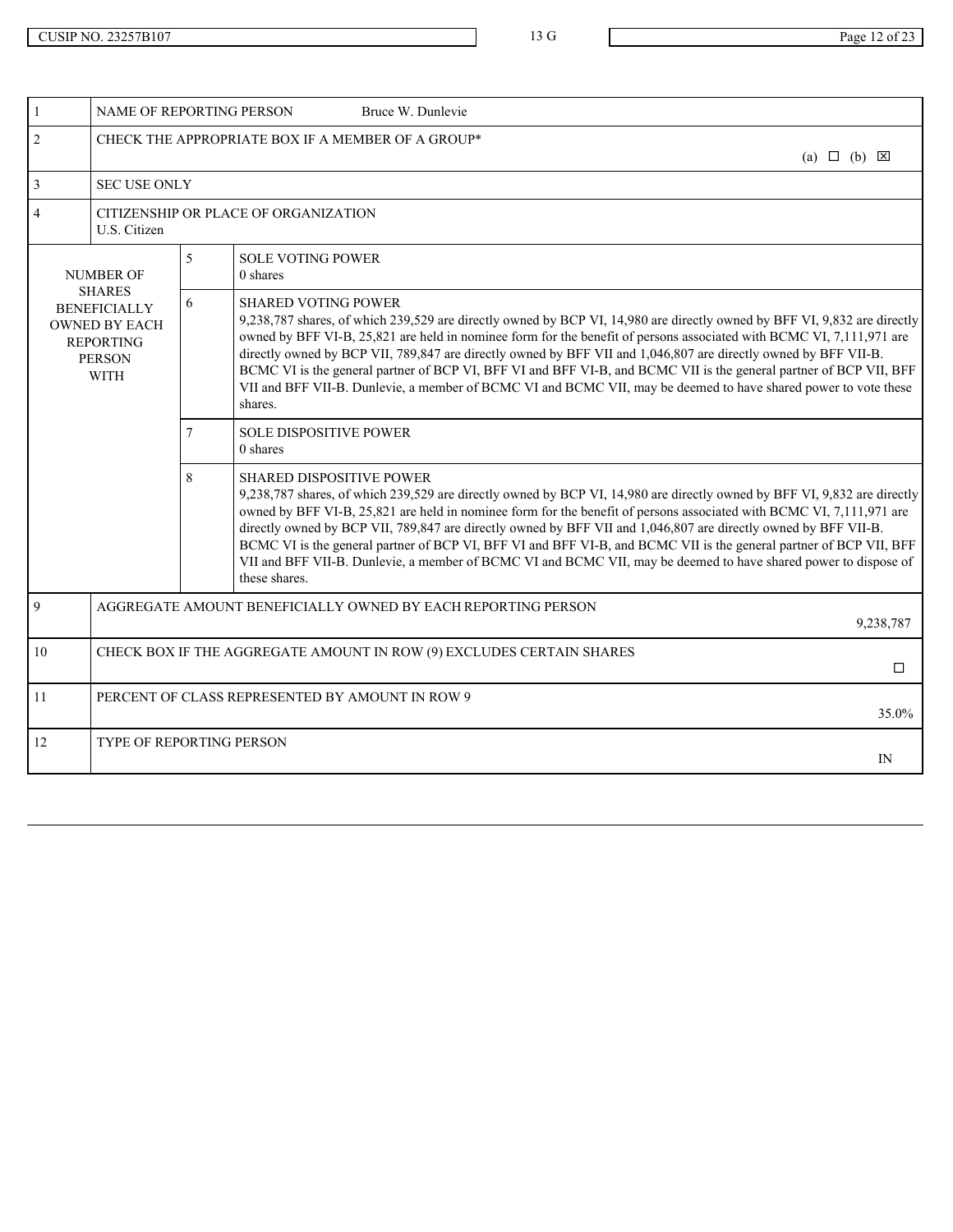| $\mathbf{1}$                                                                                       | NAME OF REPORTING PERSON<br>Peter Fenton                                                                                                                                                                                                                                                                                                                                                                                                                                                                                                                                                                                                                     |
|----------------------------------------------------------------------------------------------------|--------------------------------------------------------------------------------------------------------------------------------------------------------------------------------------------------------------------------------------------------------------------------------------------------------------------------------------------------------------------------------------------------------------------------------------------------------------------------------------------------------------------------------------------------------------------------------------------------------------------------------------------------------------|
| $\overline{2}$                                                                                     | CHECK THE APPROPRIATE BOX IF A MEMBER OF A GROUP*<br>(a) $\Box$ (b) $\boxtimes$                                                                                                                                                                                                                                                                                                                                                                                                                                                                                                                                                                              |
| $\overline{3}$<br><b>SEC USE ONLY</b>                                                              |                                                                                                                                                                                                                                                                                                                                                                                                                                                                                                                                                                                                                                                              |
| $\overline{4}$<br>U.S. Citizen                                                                     | CITIZENSHIP OR PLACE OF ORGANIZATION                                                                                                                                                                                                                                                                                                                                                                                                                                                                                                                                                                                                                         |
| <b>NUMBER OF</b>                                                                                   | $\mathcal{F}$<br><b>SOLE VOTING POWER</b><br>0 shares                                                                                                                                                                                                                                                                                                                                                                                                                                                                                                                                                                                                        |
| <b>SHARES</b><br><b>BENEFICIALLY</b><br><b>OWNED BY EACH</b><br>REPORTING<br>PERSON<br><b>WITH</b> | 6<br><b>SHARED VOTING POWER</b><br>9,238,787 shares, of which 239,529 are directly owned by BCP VI, 14,980 are directly owned by BFF VI, 9,832 are directly<br>owned by BFF VI-B, 25,821 are held in nominee form for the benefit of persons associated with BCMC VI, 7,111,971 are<br>directly owned by BCP VII, 789,847 are directly owned by BFF VII and 1,046,807 are directly owned by BFF VII-B.<br>BCMC VI is the general partner of BCP VI, BFF VI and BFF VI-B, and BCMC VII is the general partner of BCP VII, BFF<br>VII and BFF VII-B. Fenton, a member of BCMC VI and BCMC VII, may be deemed to have shared power to vote these<br>shares.     |
|                                                                                                    | <b>SOLE DISPOSITIVE POWER</b><br>0 shares                                                                                                                                                                                                                                                                                                                                                                                                                                                                                                                                                                                                                    |
|                                                                                                    | 8<br>SHARED DISPOSITIVE POWER<br>9,238,787 shares, of which 239,529 are directly owned by BCP VI, 14,980 are directly owned by BFF VI, 9,832 are directly<br>owned by BFF VI-B, 25,821 are held in nominee form for the benefit of persons associated with BCMC VI, 7,111,971 are<br>directly owned by BCP VII, 789,847 are directly owned by BFF VII and 1,046,807 are directly owned by BFF VII-B.<br>BCMC VI is the general partner of BCP VI, BFF VI and BFF VI-B, and BCMC VII is the general partner of BCP VII, BFF<br>VII and BFF VII-B. Fenton, a member of BCMC VI and BCMC VII, may be deemed to have shared power to dispose of<br>these shares. |
| $\overline{Q}$                                                                                     | AGGREGATE AMOUNT BENEFICIALLY OWNED BY EACH REPORTING PERSON<br>9,238,787                                                                                                                                                                                                                                                                                                                                                                                                                                                                                                                                                                                    |
| 10                                                                                                 | CHECK BOX IF THE AGGREGATE AMOUNT IN ROW (9) EXCLUDES CERTAIN SHARES<br>$\Box$                                                                                                                                                                                                                                                                                                                                                                                                                                                                                                                                                                               |
| 11                                                                                                 | PERCENT OF CLASS REPRESENTED BY AMOUNT IN ROW 9<br>35.0%                                                                                                                                                                                                                                                                                                                                                                                                                                                                                                                                                                                                     |
| 12                                                                                                 | <b>TYPE OF REPORTING PERSON</b><br>IN                                                                                                                                                                                                                                                                                                                                                                                                                                                                                                                                                                                                                        |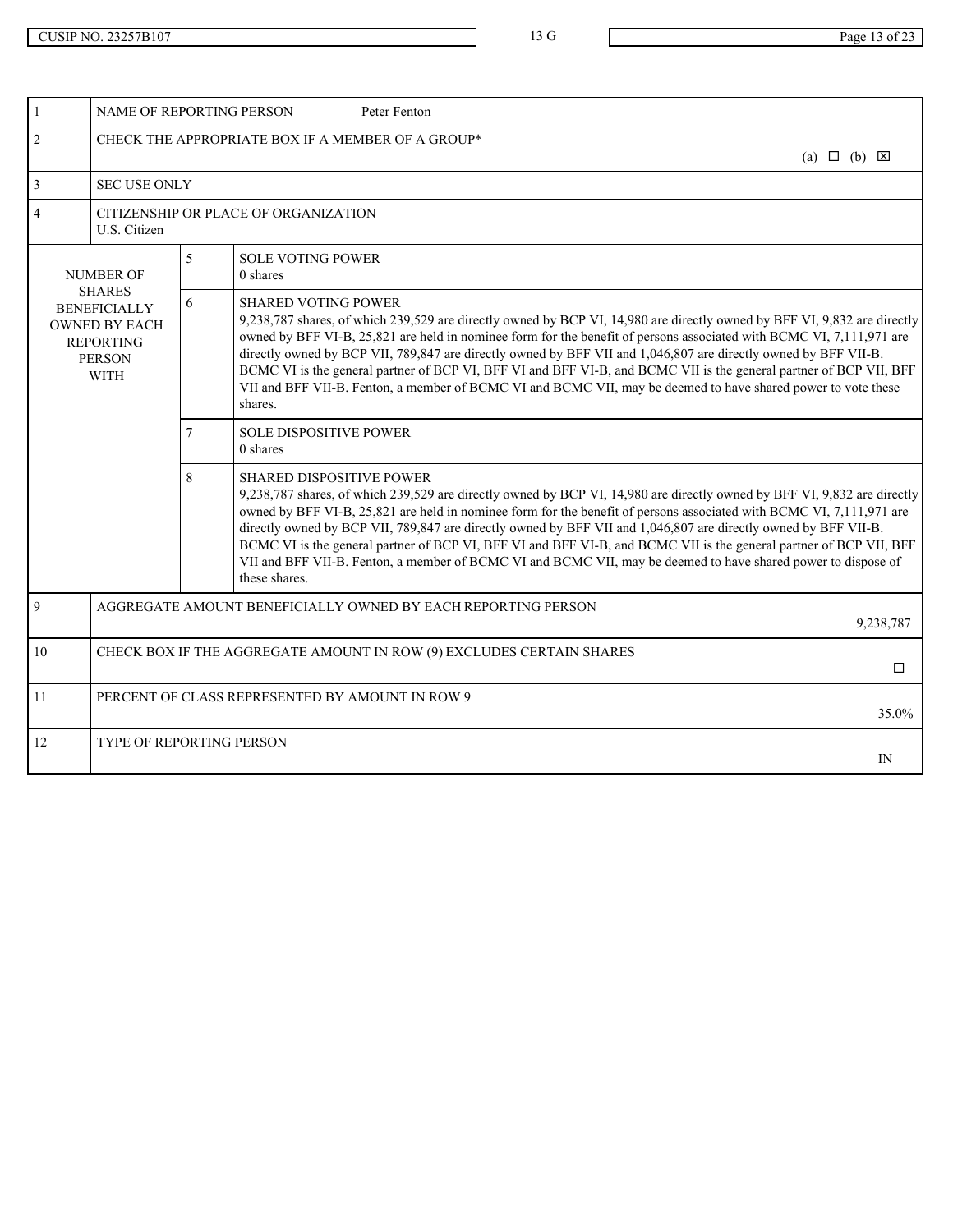|                | NAME OF REPORTING PERSON<br>J. William Gurley                                                                    |   |                                                                                                                                                                                                                                                                                                                                                                                                                                                                                                                                                                                                                                                                |                            |  |  |
|----------------|------------------------------------------------------------------------------------------------------------------|---|----------------------------------------------------------------------------------------------------------------------------------------------------------------------------------------------------------------------------------------------------------------------------------------------------------------------------------------------------------------------------------------------------------------------------------------------------------------------------------------------------------------------------------------------------------------------------------------------------------------------------------------------------------------|----------------------------|--|--|
| $\overline{2}$ |                                                                                                                  |   | CHECK THE APPROPRIATE BOX IF A MEMBER OF A GROUP*                                                                                                                                                                                                                                                                                                                                                                                                                                                                                                                                                                                                              | (a) $\Box$ (b) $\boxtimes$ |  |  |
| $\mathbf{3}$   | <b>SEC USE ONLY</b>                                                                                              |   |                                                                                                                                                                                                                                                                                                                                                                                                                                                                                                                                                                                                                                                                |                            |  |  |
| $\overline{A}$ | CITIZENSHIP OR PLACE OF ORGANIZATION<br>U.S. Citizen                                                             |   |                                                                                                                                                                                                                                                                                                                                                                                                                                                                                                                                                                                                                                                                |                            |  |  |
|                | <b>NUMBER OF</b>                                                                                                 | 5 | <b>SOLE VOTING POWER</b><br>0 shares                                                                                                                                                                                                                                                                                                                                                                                                                                                                                                                                                                                                                           |                            |  |  |
|                | <b>SHARES</b><br><b>BENEFICIALLY</b><br><b>OWNED BY EACH</b><br><b>REPORTING</b><br><b>PERSON</b><br><b>WITH</b> | 6 | <b>SHARED VOTING POWER</b><br>9,238,787 shares, of which 239,529 are directly owned by BCP VI, 14,980 are directly owned by BFF VI, 9,832 are directly<br>owned by BFF VI-B, 25,821 are held in nominee form for the benefit of persons associated with BCMC VI, 7,111,971 are<br>directly owned by BCP VII, 789,847 are directly owned by BFF VII and 1,046,807 are directly owned by BFF VII-B.<br>BCMC VI is the general partner of BCP VI, BFF VI and BFF VI-B, and BCMC VII is the general partner of BCP VII, BFF<br>VII and BFF VII-B. Gurley, a member of BCMC VI and BCMC VII, may be deemed to have shared power to vote these<br>shares.            |                            |  |  |
|                |                                                                                                                  |   | <b>SOLE DISPOSITIVE POWER</b><br>0 shares                                                                                                                                                                                                                                                                                                                                                                                                                                                                                                                                                                                                                      |                            |  |  |
|                |                                                                                                                  | 8 | <b>SHARED DISPOSITIVE POWER</b><br>9,238,787 shares, of which 239,529 are directly owned by BCP VI, 14,980 are directly owned by BFF VI, 9,832 are directly<br>owned by BFF VI-B, 25,821 are held in nominee form for the benefit of persons associated with BCMC VI, 7,111,971 are<br>directly owned by BCP VII, 789,847 are directly owned by BFF VII and 1,046,807 are directly owned by BFF VII-B.<br>BCMC VI is the general partner of BCP VI, BFF VI and BFF VI-B, and BCMC VII is the general partner of BCP VII, BFF<br>VII and BFF VII-B. Gurley, a member of BCMC VI and BCMC VII, may be deemed to have shared power to dispose of<br>these shares. |                            |  |  |
| 9              | AGGREGATE AMOUNT BENEFICIALLY OWNED BY EACH REPORTING PERSON                                                     |   |                                                                                                                                                                                                                                                                                                                                                                                                                                                                                                                                                                                                                                                                | 9,238,787                  |  |  |
| 10             | CHECK BOX IF THE AGGREGATE AMOUNT IN ROW (9) EXCLUDES CERTAIN SHARES                                             |   |                                                                                                                                                                                                                                                                                                                                                                                                                                                                                                                                                                                                                                                                |                            |  |  |
| 11             | PERCENT OF CLASS REPRESENTED BY AMOUNT IN ROW 9<br>35.0%                                                         |   |                                                                                                                                                                                                                                                                                                                                                                                                                                                                                                                                                                                                                                                                |                            |  |  |
| 12             | TYPE OF REPORTING PERSON                                                                                         |   |                                                                                                                                                                                                                                                                                                                                                                                                                                                                                                                                                                                                                                                                | IN                         |  |  |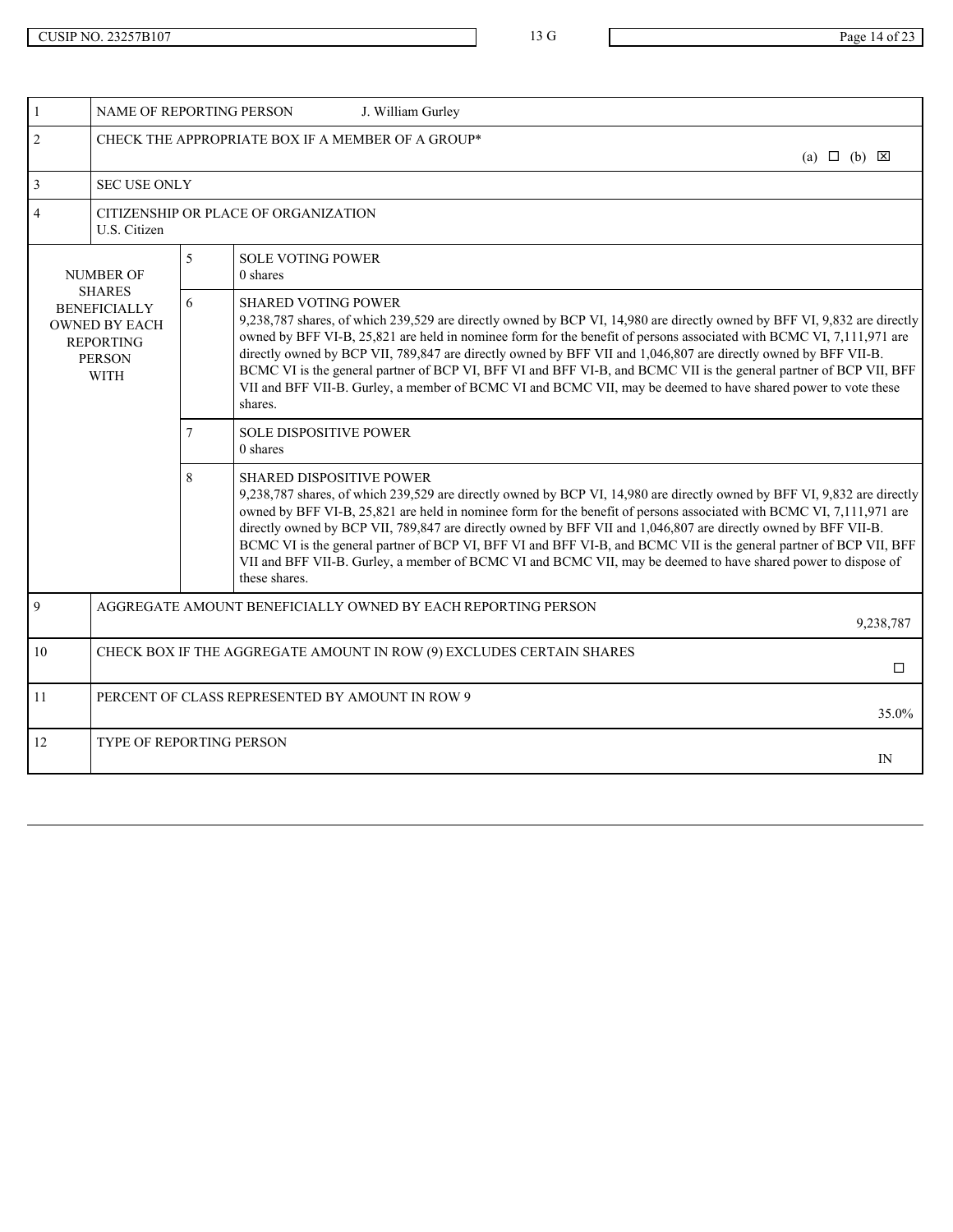|                | NAME OF REPORTING PERSON<br>Kevin R. Harvey                                                                      |                                                                           |                                                                                                                                                                                                                                                                                                                                                                                                                                                                                                                                                                                                                                                                |  |  |
|----------------|------------------------------------------------------------------------------------------------------------------|---------------------------------------------------------------------------|----------------------------------------------------------------------------------------------------------------------------------------------------------------------------------------------------------------------------------------------------------------------------------------------------------------------------------------------------------------------------------------------------------------------------------------------------------------------------------------------------------------------------------------------------------------------------------------------------------------------------------------------------------------|--|--|
| $\mathfrak{D}$ | CHECK THE APPROPRIATE BOX IF A MEMBER OF A GROUP*<br>(a) $\Box$ (b) $\boxtimes$                                  |                                                                           |                                                                                                                                                                                                                                                                                                                                                                                                                                                                                                                                                                                                                                                                |  |  |
|                | <b>SEC USE ONLY</b>                                                                                              |                                                                           |                                                                                                                                                                                                                                                                                                                                                                                                                                                                                                                                                                                                                                                                |  |  |
|                | CITIZENSHIP OR PLACE OF ORGANIZATION<br>U.S. Citizen                                                             |                                                                           |                                                                                                                                                                                                                                                                                                                                                                                                                                                                                                                                                                                                                                                                |  |  |
|                | <b>NUMBER OF</b>                                                                                                 | 5                                                                         | <b>SOLE VOTING POWER</b><br>0 shares                                                                                                                                                                                                                                                                                                                                                                                                                                                                                                                                                                                                                           |  |  |
|                | <b>SHARES</b><br><b>BENEFICIALLY</b><br><b>OWNED BY EACH</b><br><b>REPORTING</b><br><b>PERSON</b><br><b>WITH</b> | 6                                                                         | <b>SHARED VOTING POWER</b><br>9,238,787 shares, of which 239,529 are directly owned by BCP VI, 14,980 are directly owned by BFF VI, 9,832 are directly<br>owned by BFF VI-B, 25,821 are held in nominee form for the benefit of persons associated with BCMC VI, 7,111,971 are<br>directly owned by BCP VII, 789,847 are directly owned by BFF VII and 1,046,807 are directly owned by BFF VII-B.<br>BCMC VI is the general partner of BCP VI, BFF VI and BFF VI-B, and BCMC VII is the general partner of BCP VII, BFF<br>VII and BFF VII-B. Harvey, a member of BCMC VI and BCMC VII, may be deemed to have shared power to vote these<br>shares.            |  |  |
|                |                                                                                                                  |                                                                           | <b>SOLE DISPOSITIVE POWER</b><br>0 shares                                                                                                                                                                                                                                                                                                                                                                                                                                                                                                                                                                                                                      |  |  |
|                |                                                                                                                  | 8                                                                         | <b>SHARED DISPOSITIVE POWER</b><br>9,238,787 shares, of which 239,529 are directly owned by BCP VI, 14,980 are directly owned by BFF VI, 9,832 are directly<br>owned by BFF VI-B, 25,821 are held in nominee form for the benefit of persons associated with BCMC VI, 7,111,971 are<br>directly owned by BCP VII, 789,847 are directly owned by BFF VII and 1,046,807 are directly owned by BFF VII-B.<br>BCMC VI is the general partner of BCP VI, BFF VI and BFF VI-B, and BCMC VII is the general partner of BCP VII, BFF<br>VII and BFF VII-B. Harvey, a member of BCMC VI and BCMC VII, may be deemed to have shared power to dispose of<br>these shares. |  |  |
| $\mathbf Q$    |                                                                                                                  | AGGREGATE AMOUNT BENEFICIALLY OWNED BY EACH REPORTING PERSON<br>9,238,787 |                                                                                                                                                                                                                                                                                                                                                                                                                                                                                                                                                                                                                                                                |  |  |
| 10             | CHECK BOX IF THE AGGREGATE AMOUNT IN ROW (9) EXCLUDES CERTAIN SHARES                                             |                                                                           |                                                                                                                                                                                                                                                                                                                                                                                                                                                                                                                                                                                                                                                                |  |  |
| 11             | PERCENT OF CLASS REPRESENTED BY AMOUNT IN ROW 9                                                                  |                                                                           |                                                                                                                                                                                                                                                                                                                                                                                                                                                                                                                                                                                                                                                                |  |  |
| 12             | TYPE OF REPORTING PERSON                                                                                         |                                                                           |                                                                                                                                                                                                                                                                                                                                                                                                                                                                                                                                                                                                                                                                |  |  |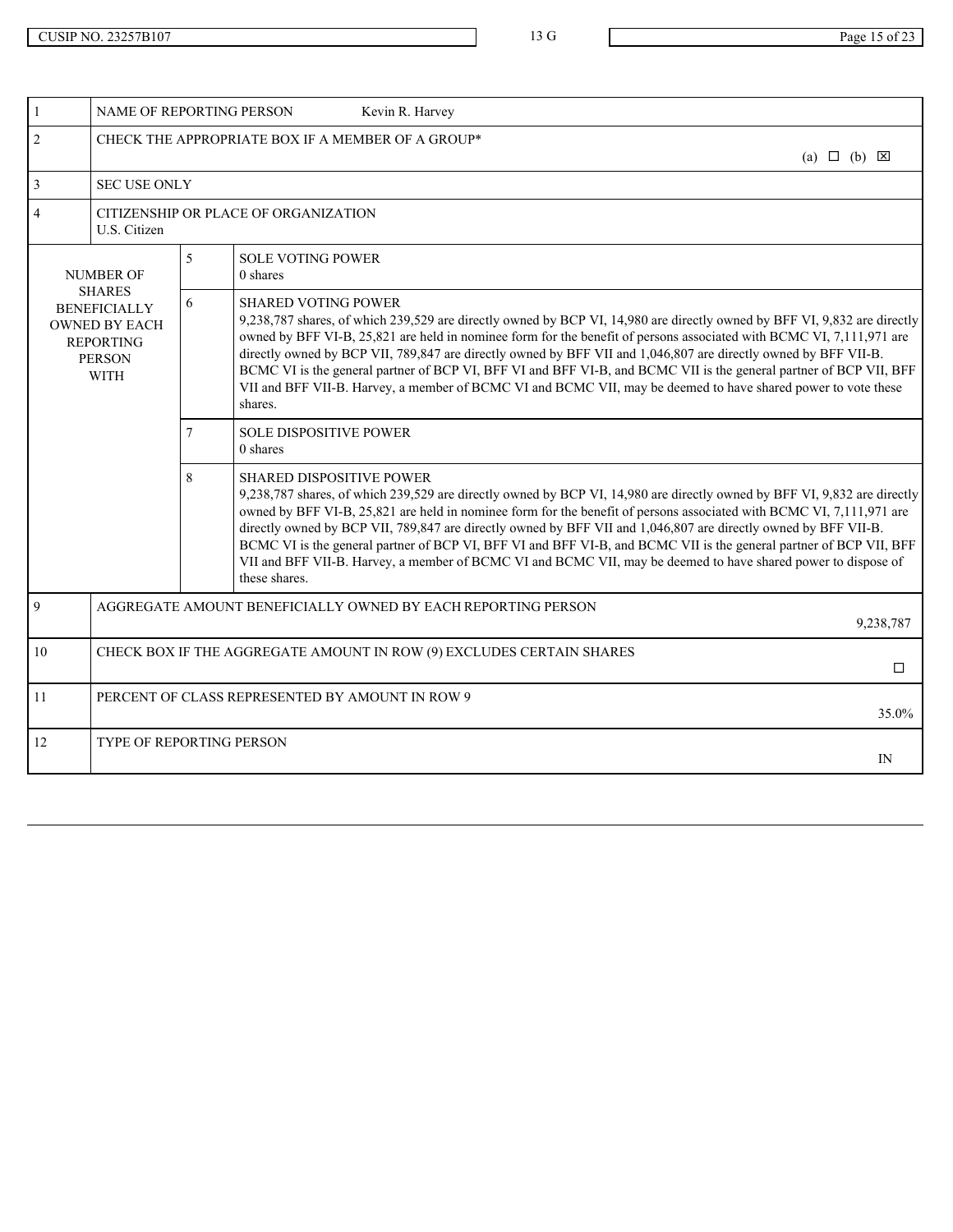| NAME OF REPORTING PERSON                                                                                         |                | Robert C. Kagle                                                                                                                                                                                                                                                                                                                                                                                                                                                                                 |                            |  |
|------------------------------------------------------------------------------------------------------------------|----------------|-------------------------------------------------------------------------------------------------------------------------------------------------------------------------------------------------------------------------------------------------------------------------------------------------------------------------------------------------------------------------------------------------------------------------------------------------------------------------------------------------|----------------------------|--|
| 2                                                                                                                |                | CHECK THE APPROPRIATE BOX IF A MEMBER OF A GROUP*                                                                                                                                                                                                                                                                                                                                                                                                                                               | (a) $\Box$ (b) $\boxtimes$ |  |
| $\overline{3}$<br><b>SEC USE ONLY</b>                                                                            |                |                                                                                                                                                                                                                                                                                                                                                                                                                                                                                                 |                            |  |
| U.S. Citizen                                                                                                     |                | CITIZENSHIP OR PLACE OF ORGANIZATION                                                                                                                                                                                                                                                                                                                                                                                                                                                            |                            |  |
| <b>NUMBER OF</b>                                                                                                 | 5 <sup>1</sup> | <b>SOLE VOTING POWER</b><br>0 shares                                                                                                                                                                                                                                                                                                                                                                                                                                                            |                            |  |
| <b>SHARES</b><br><b>BENEFICIALLY</b><br><b>OWNED BY EACH</b><br><b>REPORTING</b><br><b>PERSON</b><br><b>WITH</b> | 6              | <b>SHARED VOTING POWER</b><br>290,162 shares, of which 239,529 are directly owned by BCP VI, 14,980 are directly owned by BFF VI, 9,832 are directly<br>owned by BFF VI-B and 25,821 are held in nominee form for the benefit of persons associated with BCMC VI. BCMC VI,<br>the general partner of BCP VI, BFF VI and BFF VI-B, may be deemed to have sole power to vote these shares, and Kagle, a<br>member of BCMC VI, may be deemed to have shared power to vote these shares.            |                            |  |
|                                                                                                                  |                | <b>SOLE DISPOSITIVE POWER</b><br>0 shares                                                                                                                                                                                                                                                                                                                                                                                                                                                       |                            |  |
|                                                                                                                  | 8              | <b>SHARED DISPOSITIVE POWER</b><br>290,162 shares, of which 239,529 are directly owned by BCP VI, 14,980 are directly owned by BFF VI, 9,832 are directly<br>owned by BFF VI-B and 25,821 are held in nominee form for the benefit of persons associated with BCMC VI. BCMC VI,<br>the general partner of BCP VI, BFF VI and BFF VI-B, may be deemed to have sole power to vote these shares, and Kagle, a<br>member of BCMC VI, may be deemed to have shared power to dispose of these shares. |                            |  |
| 9                                                                                                                |                | AGGREGATE AMOUNT BENEFICIALLY OWNED BY EACH REPORTING PERSON                                                                                                                                                                                                                                                                                                                                                                                                                                    | 290,162                    |  |
| 10                                                                                                               |                | CHECK BOX IF THE AGGREGATE AMOUNT IN ROW (9) EXCLUDES CERTAIN SHARES                                                                                                                                                                                                                                                                                                                                                                                                                            | $\Box$                     |  |
| 11                                                                                                               |                | PERCENT OF CLASS REPRESENTED BY AMOUNT IN ROW 9                                                                                                                                                                                                                                                                                                                                                                                                                                                 | $1.1\%$                    |  |
| 12<br><b>TYPE OF REPORTING PERSON</b><br>IN                                                                      |                |                                                                                                                                                                                                                                                                                                                                                                                                                                                                                                 |                            |  |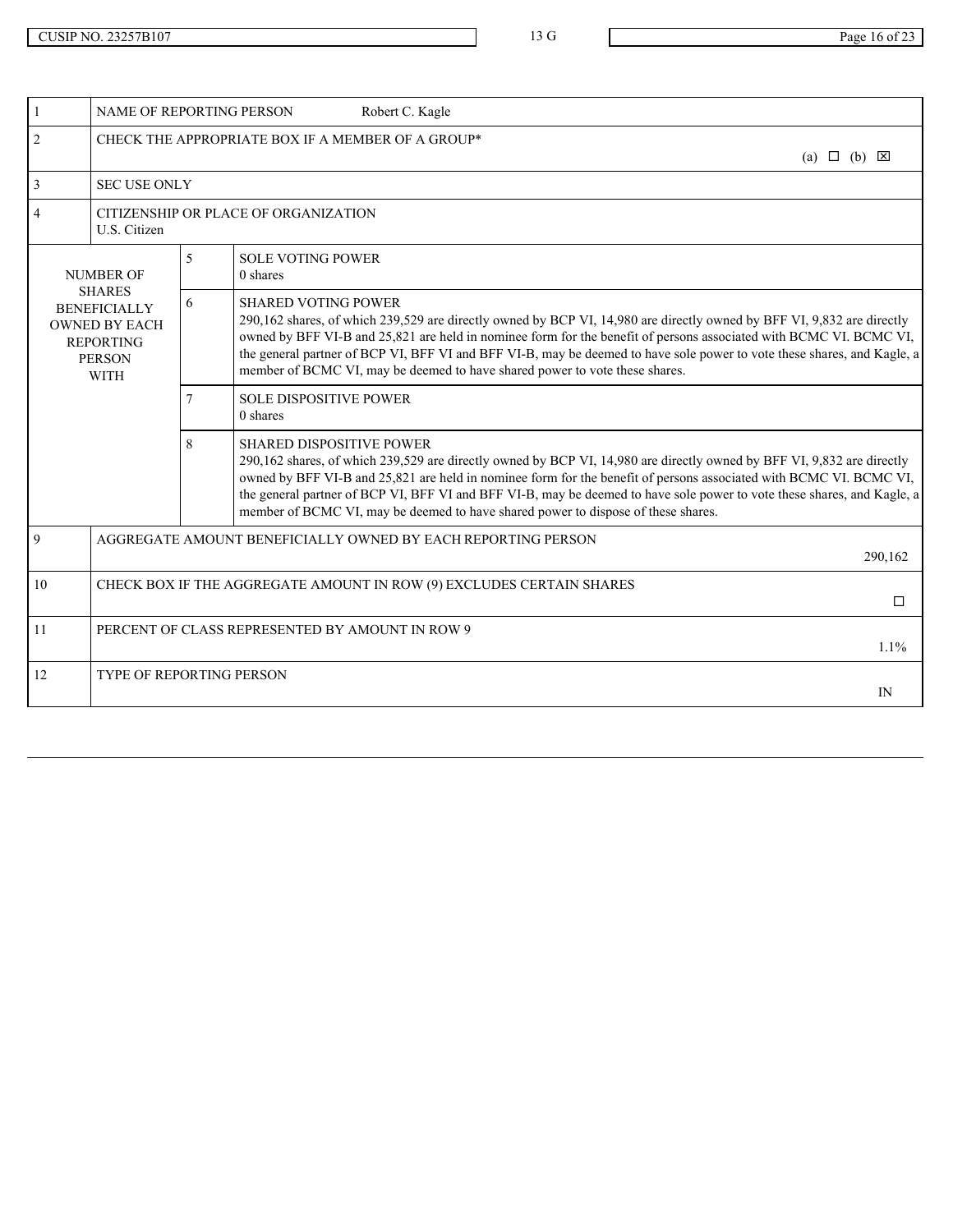|                | NAME OF REPORTING PERSON<br>Mitchell H. Lasky                                                                    |                          |                                                                                                                                                                                                                                                                                                                                                                                                                                                                                                                                                                                                                                                               |    |  |  |
|----------------|------------------------------------------------------------------------------------------------------------------|--------------------------|---------------------------------------------------------------------------------------------------------------------------------------------------------------------------------------------------------------------------------------------------------------------------------------------------------------------------------------------------------------------------------------------------------------------------------------------------------------------------------------------------------------------------------------------------------------------------------------------------------------------------------------------------------------|----|--|--|
| 2              | CHECK THE APPROPRIATE BOX IF A MEMBER OF A GROUP*                                                                |                          |                                                                                                                                                                                                                                                                                                                                                                                                                                                                                                                                                                                                                                                               |    |  |  |
| 3              | <b>SEC USE ONLY</b>                                                                                              |                          |                                                                                                                                                                                                                                                                                                                                                                                                                                                                                                                                                                                                                                                               |    |  |  |
| $\overline{4}$ | CITIZENSHIP OR PLACE OF ORGANIZATION<br>U.S. Citizen                                                             |                          |                                                                                                                                                                                                                                                                                                                                                                                                                                                                                                                                                                                                                                                               |    |  |  |
|                | <b>NUMBER OF</b>                                                                                                 | $\overline{\mathcal{L}}$ | <b>SOLE VOTING POWER</b><br>0 shares                                                                                                                                                                                                                                                                                                                                                                                                                                                                                                                                                                                                                          |    |  |  |
|                | <b>SHARES</b><br><b>BENEFICIALLY</b><br><b>OWNED BY EACH</b><br><b>REPORTING</b><br><b>PERSON</b><br><b>WITH</b> | 6                        | <b>SHARED VOTING POWER</b><br>9,238,787 shares, of which 239,529 are directly owned by BCP VI, 14,980 are directly owned by BFF VI, 9,832 are directly<br>owned by BFF VI-B, 25,821 are held in nominee form for the benefit of persons associated with BCMC VI, 7,111,971 are<br>directly owned by BCP VII, 789,847 are directly owned by BFF VII and 1,046,807 are directly owned by BFF VII-B.<br>BCMC VI is the general partner of BCP VI, BFF VI and BFF VI-B, and BCMC VII is the general partner of BCP VII, BFF<br>VII and BFF VII-B. Lasky, a member of BCMC VI and BCMC VII, may be deemed to have shared power to vote these<br>shares.            |    |  |  |
|                |                                                                                                                  |                          | <b>SOLE DISPOSITIVE POWER</b><br>0 shares                                                                                                                                                                                                                                                                                                                                                                                                                                                                                                                                                                                                                     |    |  |  |
|                |                                                                                                                  | 8                        | <b>SHARED DISPOSITIVE POWER</b><br>9,238,787 shares, of which 239,529 are directly owned by BCP VI, 14,980 are directly owned by BFF VI, 9,832 are directly<br>owned by BFF VI-B, 25,821 are held in nominee form for the benefit of persons associated with BCMC VI, 7,111,971 are<br>directly owned by BCP VII, 789,847 are directly owned by BFF VII and 1,046,807 are directly owned by BFF VII-B.<br>BCMC VI is the general partner of BCP VI, BFF VI and BFF VI-B, and BCMC VII is the general partner of BCP VII, BFF<br>VII and BFF VII-B. Lasky, a member of BCMC VI and BCMC VII, may be deemed to have shared power to dispose of<br>these shares. |    |  |  |
| $\overline{Q}$ | AGGREGATE AMOUNT BENEFICIALLY OWNED BY EACH REPORTING PERSON                                                     | 9,238,787                |                                                                                                                                                                                                                                                                                                                                                                                                                                                                                                                                                                                                                                                               |    |  |  |
| 10             | CHECK BOX IF THE AGGREGATE AMOUNT IN ROW (9) EXCLUDES CERTAIN SHARES                                             |                          |                                                                                                                                                                                                                                                                                                                                                                                                                                                                                                                                                                                                                                                               |    |  |  |
| 11             | PERCENT OF CLASS REPRESENTED BY AMOUNT IN ROW 9                                                                  |                          |                                                                                                                                                                                                                                                                                                                                                                                                                                                                                                                                                                                                                                                               |    |  |  |
| 12             | TYPE OF REPORTING PERSON                                                                                         |                          |                                                                                                                                                                                                                                                                                                                                                                                                                                                                                                                                                                                                                                                               | IN |  |  |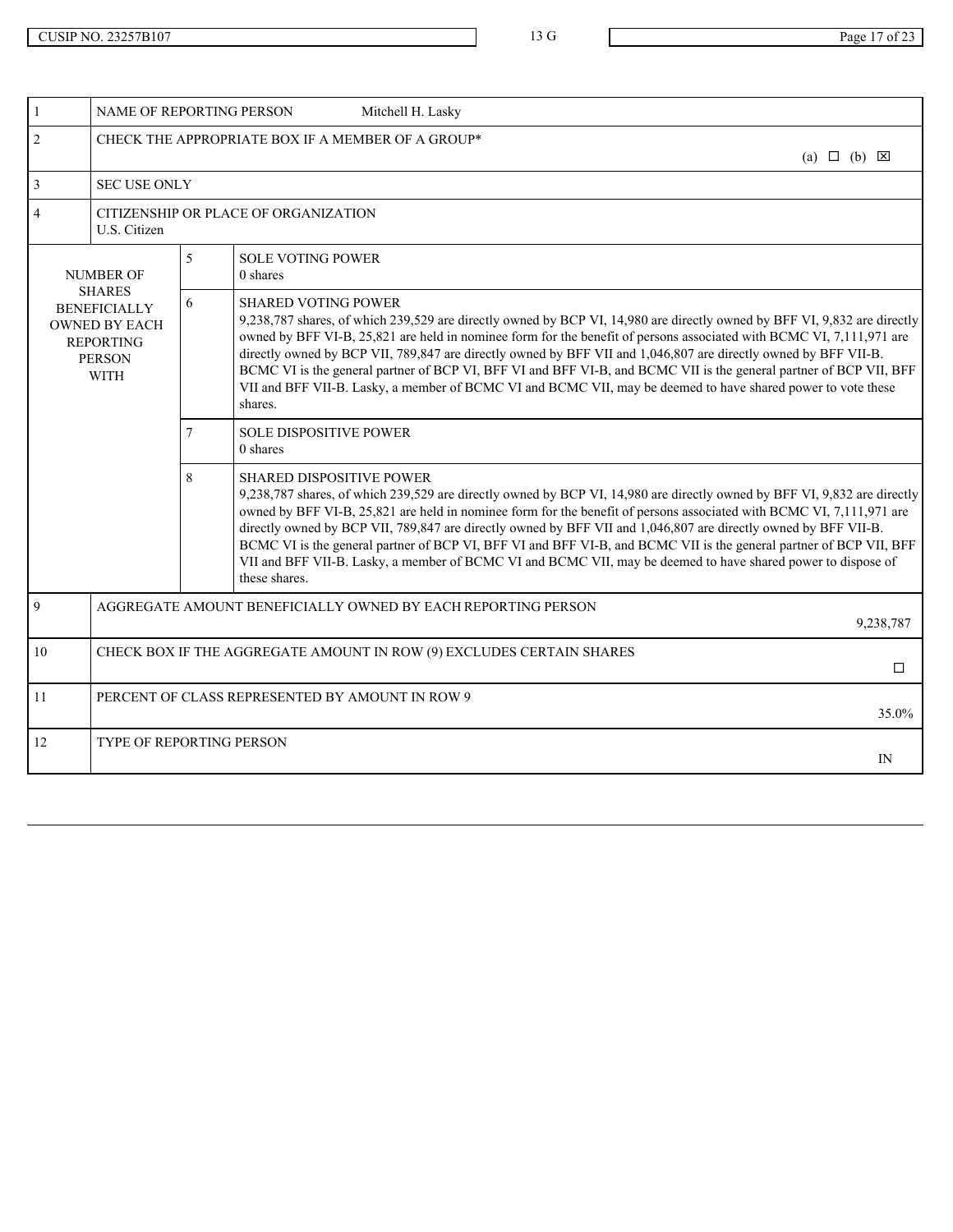### ITEM 1(A). NAME OF ISSUER

Cyngn, Inc.

### ITEM 1(B). ADDRESS OF ISSUER'S PRINCIPAL EXECUTIVE OFFICES

1015 O'Brien Dr. Menlo Park, CA 94025

#### ITEM 2(A). NAME OF PERSONS FILING

This Statement is filed by BCP VI, BFF VI, BFF V-B, BCMC VI, BCP VII, BFF VII, BFF VII-B, BCMC VII and Balkanski, Cohler, Dunlevie, Fenton, Gurley, Harvey, Kagle and Lasky. The foregoing entities and individuals are collectively referred to as the "Reporting Persons."

BCMC VI, the general partner of BCP VI, BFF VI and BFF VI-B, may be deemed to have sole power to vote and sole power to dispose of shares of the issuer directly owned by BCP VI, BFF VI and BFF VI-B.

BCMC VII, the general partner of BCP VII, BFF VII and BFF VII-B, may be deemed to have sole power to vote and sole power to dispose of shares of the issuer directly owned by BCP VII, BFF VII and BFF VII-B.

Balkanski, Cohler, Dunlevie, Fenton, Gurley, Harvey, Kagle and Lasky are members of BCMC VI and may be deemed to have shared power to vote and shared power to dispose of shares of the issuer directly owned by BCP VI, BFF VI and BFF VI-B.

Cohler, Dunlevie, Fenton, Gurley, Harvey and Lasky are members of BCMC VII and may be deemed to have shared power to vote and shared power to dispose of shares of the issuer directly owned by BCP VII, BFF VII and BFF VII-B.

### ITEM 2(B). ADDRESS OF PRINCIPAL BUSINESS OFFICE

The address for each reporting person is:

Benchmark 2965 Woodside Road Woodside, California 94062

### ITEM 2(C). CITIZENSHIP

BCP VI, BFF VI, BFF VI-B, BCP VII, BFF VII and BFF VII-B are Delaware limited partnerships. BCMC VI and BCMC VII are Delaware limited liability companies. Balkanski, Cohler, Dunlevie, Fenton, Gurley, Harvey, Kagle and Lasky are United States Citizens.

### ITEM 2(D) and (E). TITLE OF CLASS OF SECURITIES AND CUSIP NUMBER

Common Stock CUSIP # 23257B107

# ITEM 3. Not Applicable.

ITEM 4. OWNERSHIP

Provide the following information regarding the aggregate number and percentage of the class of securities of the issuer identified in Item 1.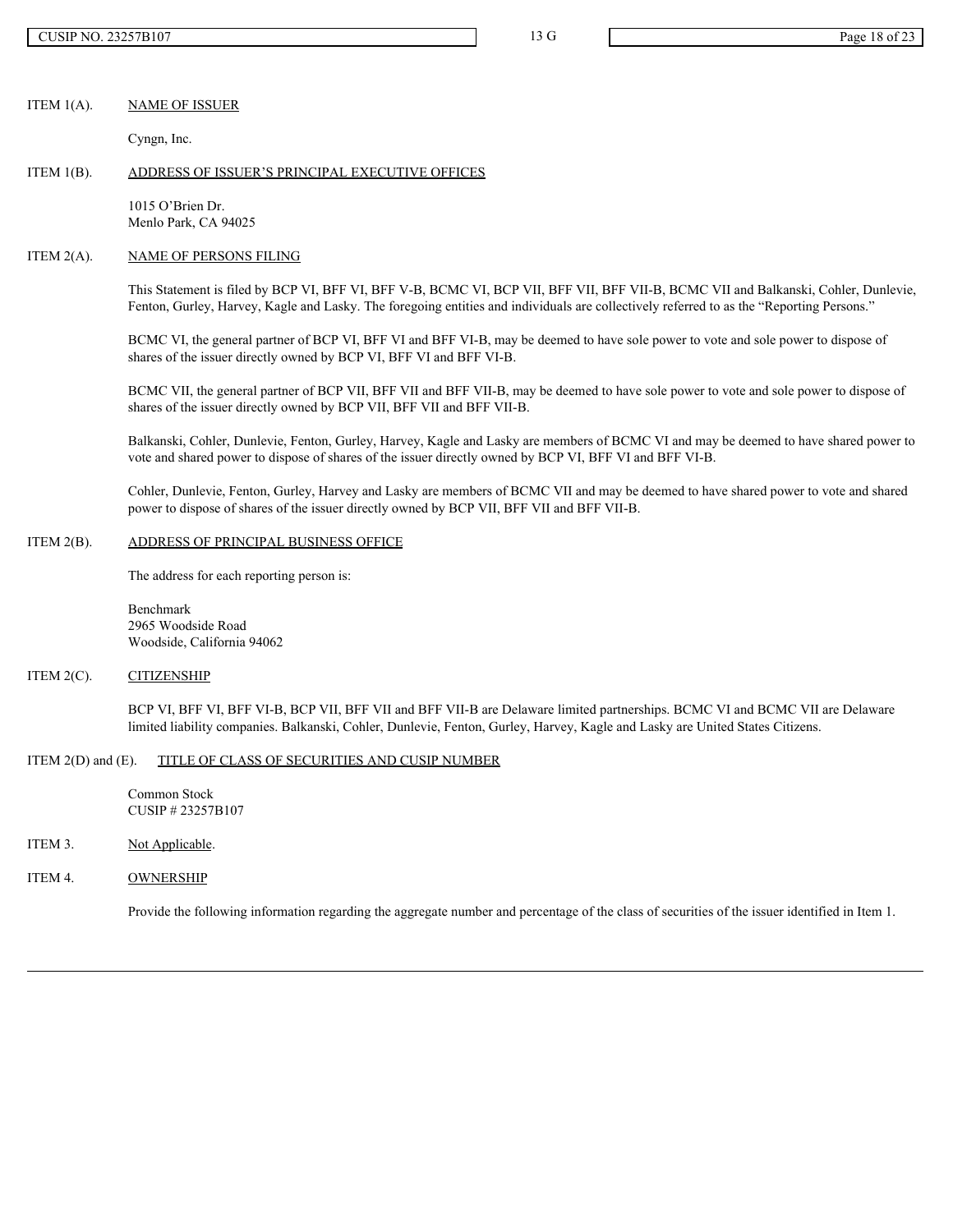The following information with respect to the ownership of the Common Stock of the issuer by the persons filing this Statement is provided as of December 31, 2021 (based on 26,434,285 shares of Common Stock of the issuer outstanding as of November 17, 2021 as reported by the issuer on Form 10-Q for the period ended September 30, 2021 and filed with the Securities and Exchange Commission on November 19, 2021).

(a) Amount beneficially owned:

See Row 9 of cover page for each Reporting Person.

(b) Percent of Class:

See Row 11 of cover page for each Reporting Person.

- (c) Number of shares as to which such person has:
	- (i) Sole power to vote or to direct the vote:

See Row 5 of cover page for each Reporting Person.

(ii) Shared power to vote or to direct the vote:

See Row 6 of cover page for each Reporting Person.

(iii) Sole power to dispose or to direct the disposition of:

See Row 7 of cover page for each Reporting Person.

(iv) Shared power to dispose or to direct the disposition of:

See Row 8 of cover page for each Reporting Person.

# ITEM 5. OWNERSHIP OF FIVE PERCENT OR LESS OF A CLASS

Not applicable.

# ITEM 6. OWNERSHIP OF MORE THAN FIVE PERCENT ON BEHALF OF ANOTHER PERSON

Under certain circumstances set forth in the limited partnership agreements of BCP VI, BFF VI, BFF VI-B, BCP VII, BFF VII, BFF VII-B, and the limited liability company agreements of BCMC VI and BCMC VII, the general and limited partners or members, as the case may be, of each of such entities may be deemed to have the right to receive dividends from, or the proceeds from, the sale of shares of the issuer owned by each such entity of which they are a partner or member, as the case may be.

## ITEM 7. IDENTIFICATION AND CLASSIFICATION OF THE SUBSIDIARY WHICH ACQUIRED THE SECURITY BEING REPORTED ON BY THE PARENT HOLDING COMPANY

Not applicable.

#### ITEM 8. IDENTIFICATION AND CLASSIFICATION OF MEMBERS OF THE GROUP

Not applicable.

ITEM 9. NOTICE OF DISSOLUTION OF GROUP

Not applicable.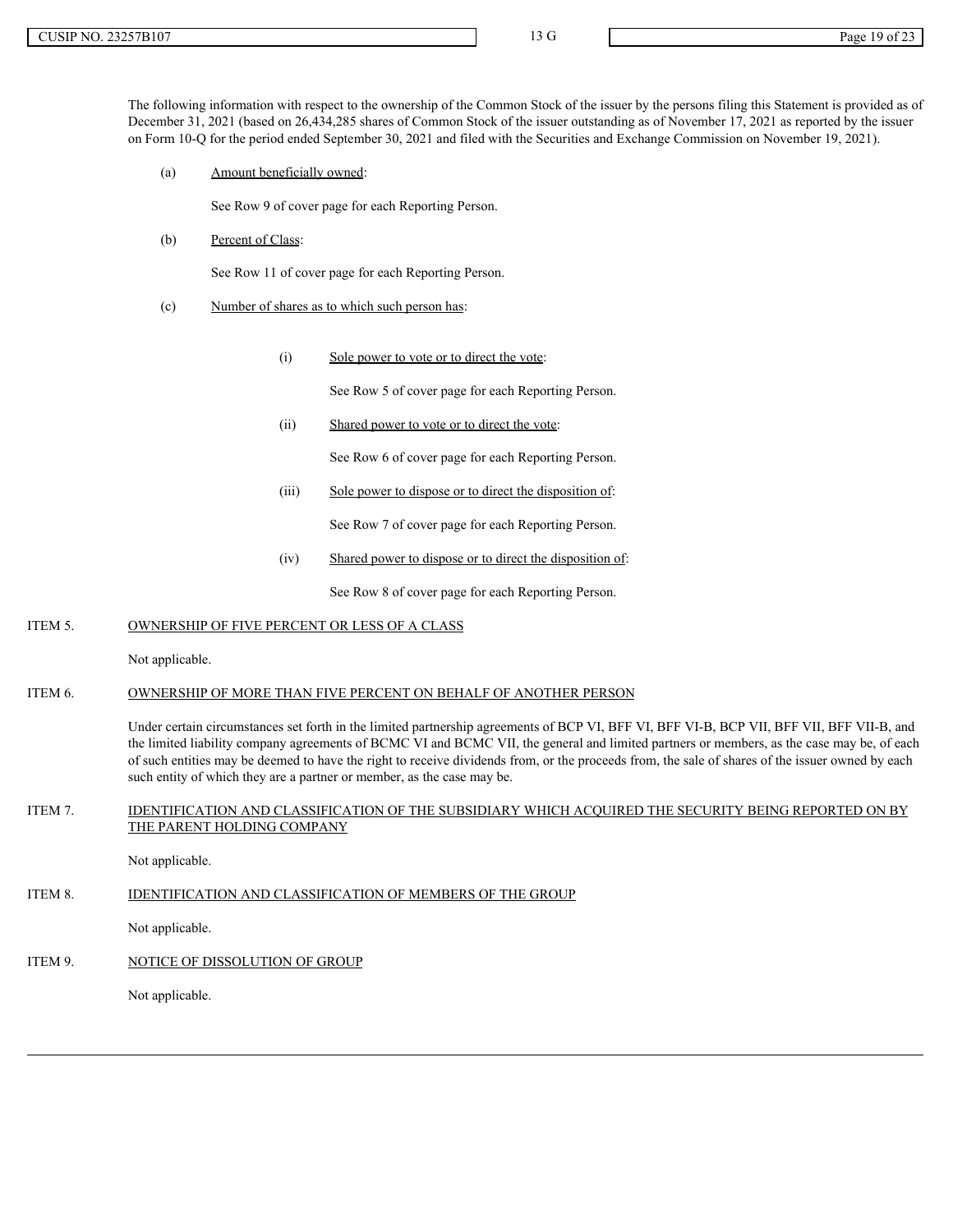# ITEM 10. CERTIFICATION

Not applicable.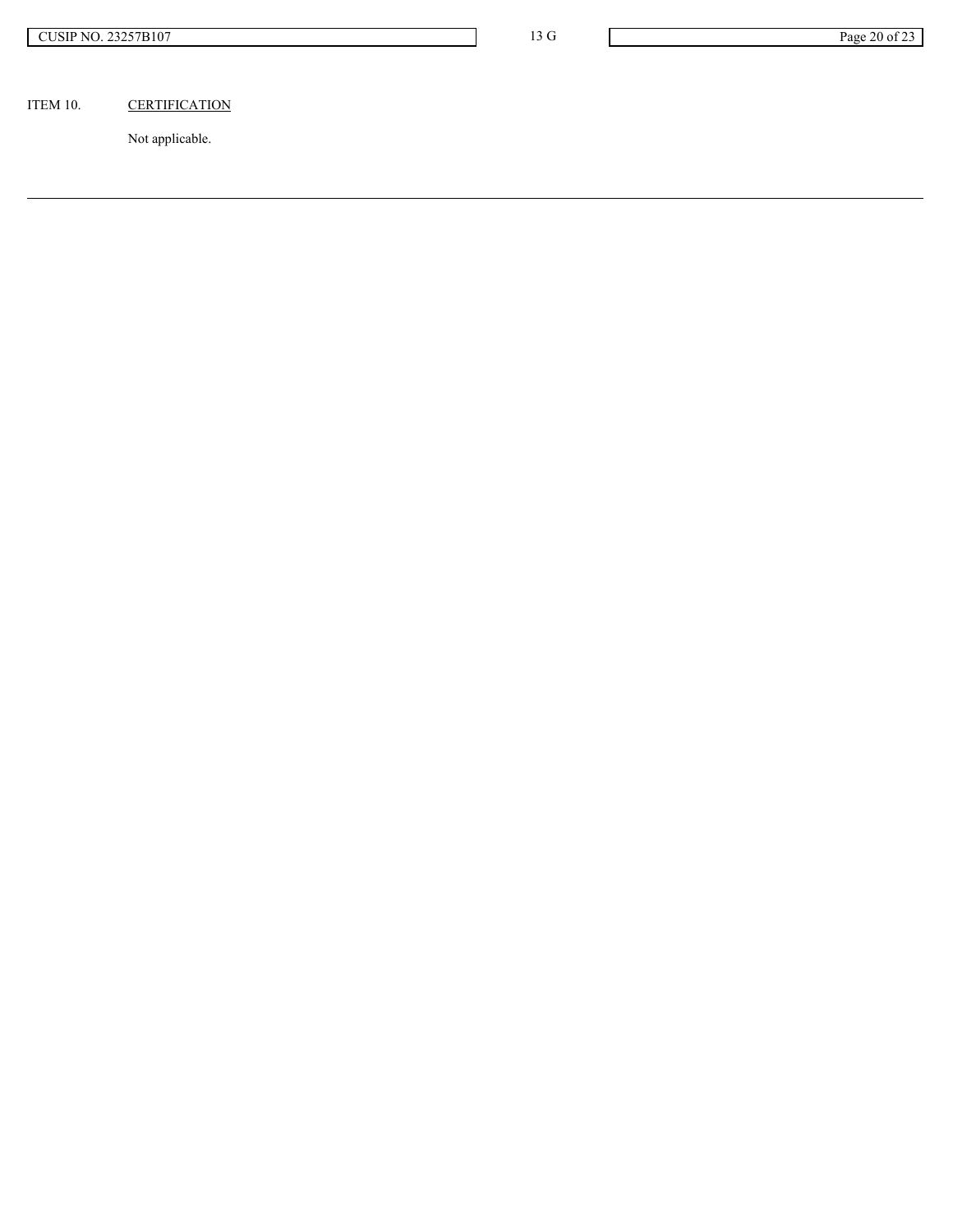### **SIGNATURES**

After reasonable inquiry and to the best of my knowledge and belief, I certify that the information set forth in this statement is true, complete and

correct.

Date: February 14, 2022

BENCHMARK CAPITAL PARTNERS VI, L.P., a Delaware Limited Partnership

BENCHMARK FOUNDERS' FUND VI, L.P., a Delaware Limited Partnership

BENCHMARK FOUNDERS' FUND VI-B, L.P., a Delaware Limited Partnership

BENCHMARK CAPITAL MANAGEMENT CO. VI, L.L.C., a Delaware Limited Liability Company

By: /s/ An-Yen Hu An-Yen Hu, by power of attorney

BENCHMARK CAPITAL PARTNERS VII, L.P., a Delaware Limited Partnership

BENCHMARK FOUNDERS' FUND VII, L.P., a Delaware Limited Partnership

BENCHMARK FOUNDERS' FUND VII-B, L.P., a Delaware Limited Partnership

BENCHMARK CAPITAL MANAGEMENT CO. VII, L.L.C., a Delaware Limited Liability Company

By: /s/ An-Yen Hu An-Yen Hu, by power of attorney

ALEXANDRE BALKANSKI MATTHEW R. COHLER BRUCE W. DUNLEVIE PETER FENTON J. WILLIAM GURLEY KEVIN R. HARVEY ROBERT C. KAGLE MITCHELL H. LASKY

By: /s/ An-Yen Hu

An-Yen Hu Attorney-in-Fact\*

\*Signed pursuant to a Power of Attorney already on file with the appropriate agencies.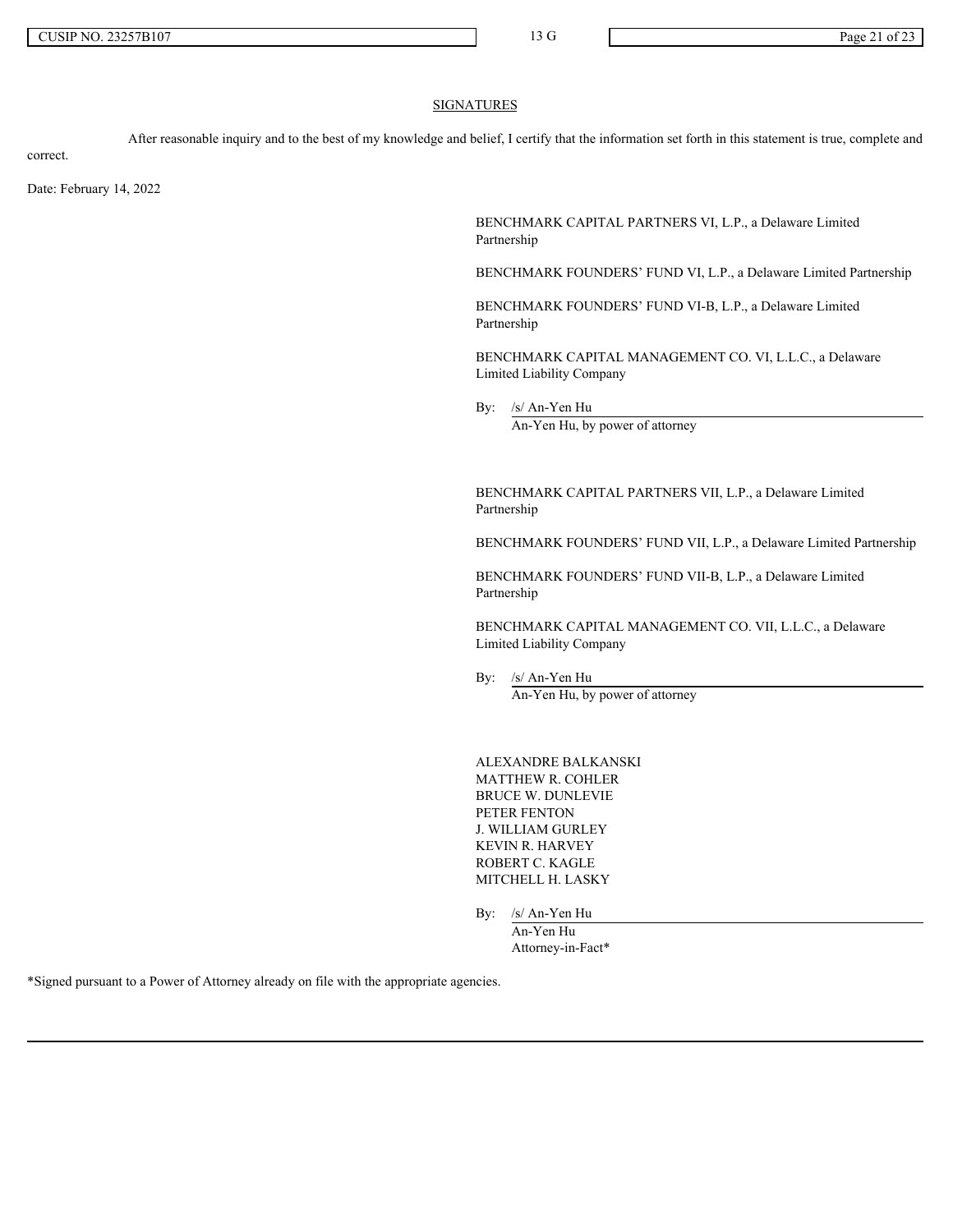# EXHIBIT INDEX

Exhibit

Exhibit A: Agreement of Joint Filing 23

Found on Sequentially Numbered Page